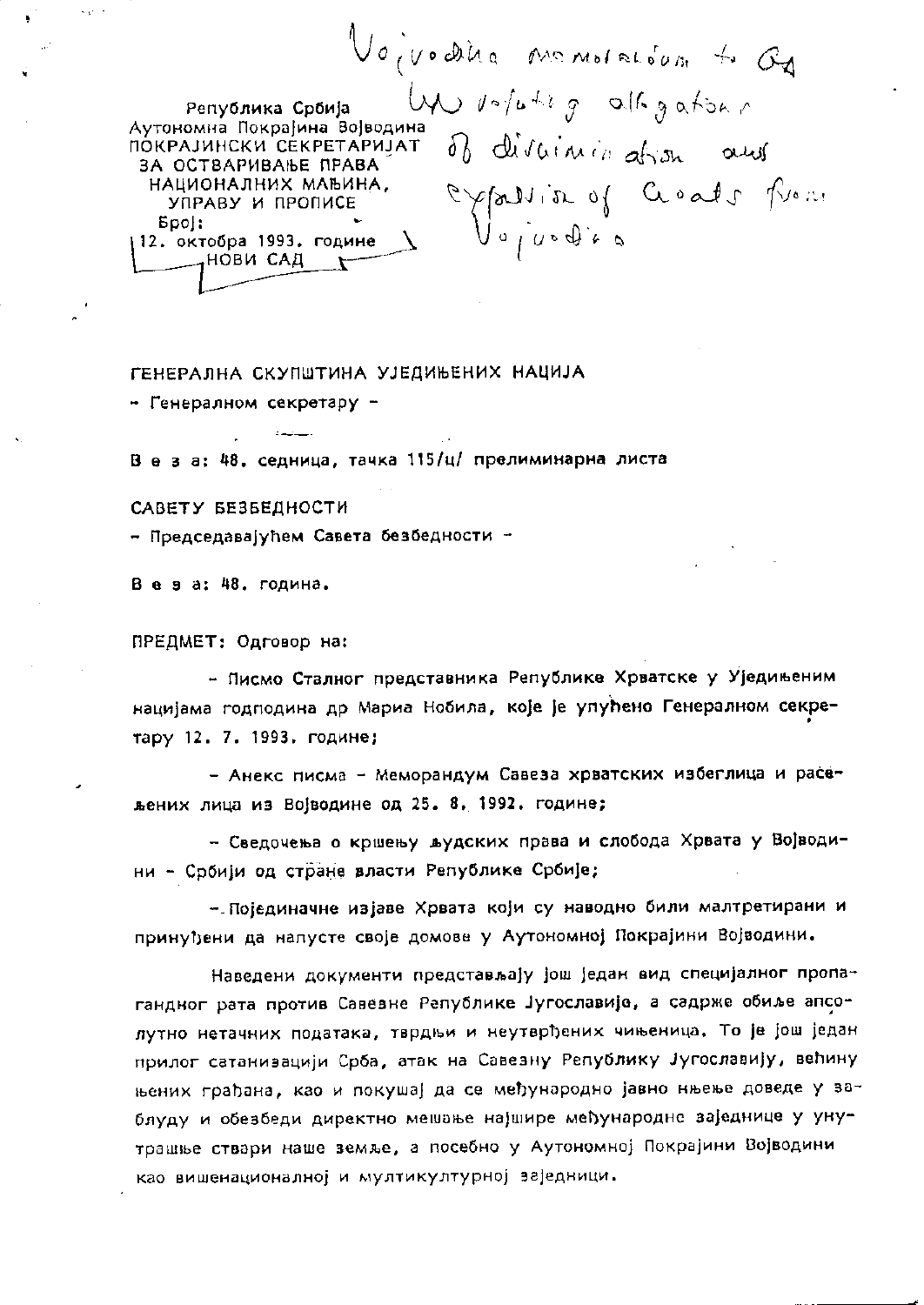У Аутономної Покраїини Војводини према попису становништва из 1991. године живело је 2.012.517 становника. Од тога броја Срба је било 1,151,353 или 57,218, Мађара 340,946 или 16,948, Хрвата 74.226 или 3,69%, Буњеваца 21,552 или 0,48%, Шокаца 1.866 или 0,01% итд. (Са-). Од укупног општење Савезног вавода за статистику бр. од броја становника у Аутономној Покрајини Војводини, припадници националних мањина или етничких група чине око 328.

Демографско кретање овога подручја не познаје политику и праксу етничког чишћења. Виженационална Аутономна Покрајина Војводина је традиционално пример успешног заједничког живота, националне толеранције и увајамног преплитања и прожимања култура и обичаја многих нациja,

У Савевној Републици Југославији, Републици Србији, а посебно на њеном северном делу који чини Аутономна Покрајина Војводина, као облик територијалне аутономије у Републици Србији, никада није вршен "прогон"<sup>а)</sup> Хрвата, Мађара или припадника других националних мањина, нити је било који грађанин са овога подручја "истеран"\*) или "побегао пред насиљем"\*) да би се <sup>в</sup>спасао од српске државе, војних власти (JHA) и четника<sup>на)</sup>. На овом подручју није постојао нити постоји органивован државни терор нити било који вид дискриминације грађана хрватске националности или грађана друге националности Републике Србије, Међутим, Република Хрватска систематски је спроводила и још увек спроводи етничко чишћење у својој држави.

Савевна Република Југославија и Република Србија су у складу са Уставом држава грађана, дакле, носилац суверености су грађани Републике без обзира на националну припадност или било какво њихово лично својство.

У Статуту Аутономне Покрајине Војводине је чланом 3. и 4. прокламован принцип суверености грађана:

## "Члан 3.

Грађани у Аутономној Покрајини Војводини одлучују о пословима из надлежности Аутономне Покрајине Војводине референдумом и преко својих слободно изабраних представника.

Термин употребљен у Меморандуму Савеза хрватских избеглица и расељених лица из Војводине.

 $-2-$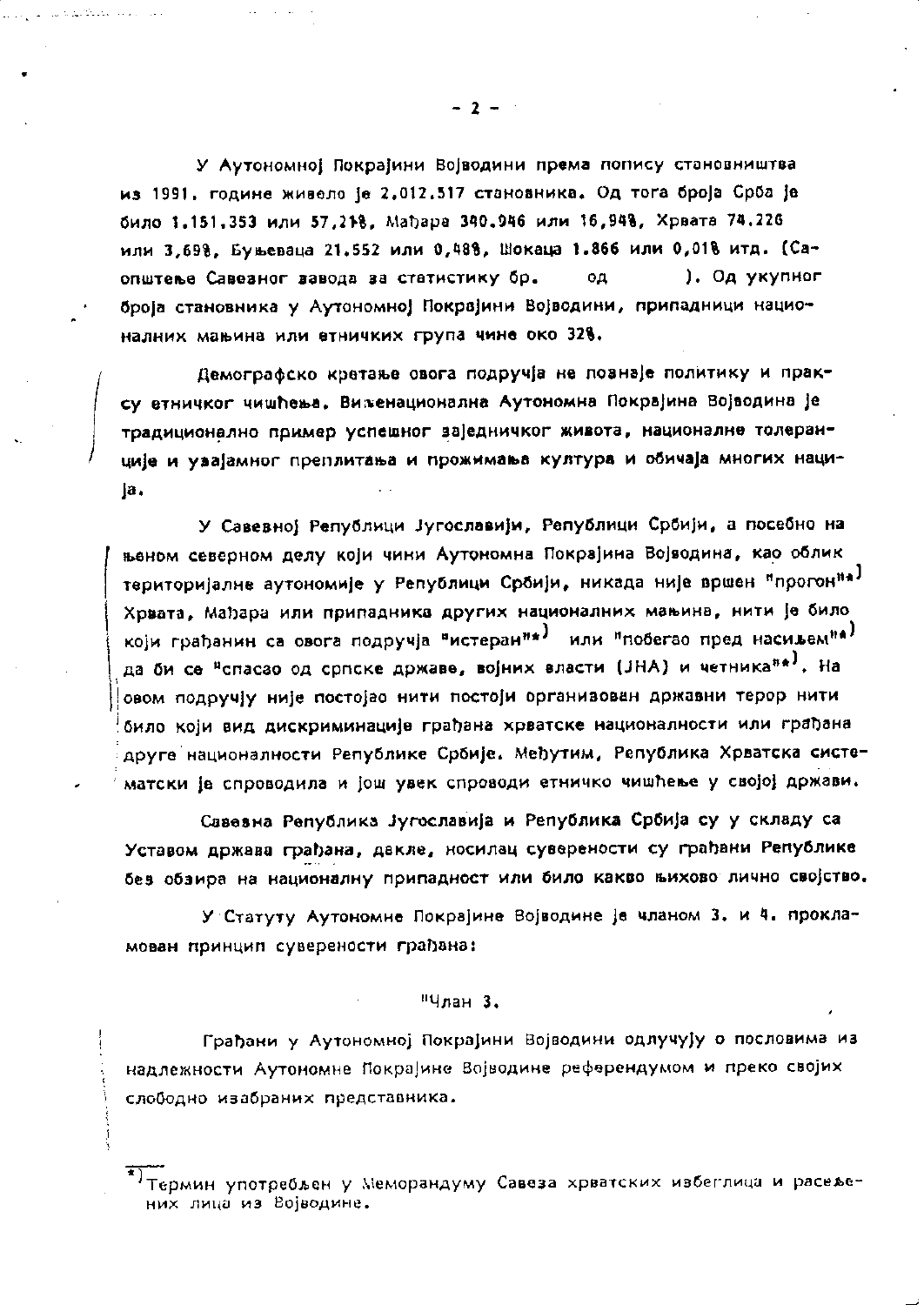## Члан 4.

У вршењу послова у надлежности Аутономне Покрајине Војводине сви грађани у Аутономној Покрајини Војводини једнаки су у правима и дужностима, без обзира на расу, пол, рођење, језик, националну припадност, вероисповест, политичко или друго уверење, образовање, социјално порекло, имовно стање или које лично својство."

**ATAN BERKAMA AK AKSAS DAN ABS STRKSBHANTAR KRAATDEKA HRUKRHAAHOG** <u>ден траниция в по узвели стават и током ове године, иселио, се подручја, Ауто-</u> момна Покрајине Војводине, али то није учињено под притиском власти. Исе-<u>АЗАВЬЕ је текло или ј</u>ош увек се, мада у мањем броју, јавља под притиском м у организацији екстремног - националистичког дела грађана хрватске нашионалности који су живели или још живе у Аутономној Покрајини Војводини и Савезној Републици Југославији, неких верских достојанственика Католичке цркве са територије Аутономне Покрајине Војводине, Савезне Републике југославије, али и Републике Хрватске, и, што је изуветно важно - под утицајем челника политичке партије Демократског савева Хрвата Војводине -<sub>к</sub>о чему постоје непобитни докази који су саставни део овога материјала.

Разлови исељавања су различити: лични, политички, криминогени и други, Нарочито је присутно ивбегавање уставних права и дужности на плану оспособљавања за одбрану од спољне агресије, што подравумева одређени степен грађанске свести и лојалности у смислу одавивања на војне вежбе, мобилизацију, извршење радних обавеза, служење у цивилној ваштити и сл. У значајној мери разлози су и економске природе о чему такође постоје необориви докази.

Тачно је да се у Републици Хрватској крајем 1991. године појавио одређени број људи и то претежно млађих мушкараца са подручја Аутономне Покрајине Војводине који се иселио и који су од актуелне власти Републике Хрватске третирани као избеглице са овога подручја, а не као војни бегунци и дезертери. Међутим, убрзо су те избеглице и чланови њихових породица извршили продају својих покретних и непокретних ствари у Савезној Републици Југославији са Србима који су из многих места Републике Хр~ ватске били присиљени да напусте своја огњишта и то под изузетно драматичним околностима, о чему, такође, постоје докази. Замену непокретности исељени грађани хрватске националности нису одмах реализовали, а један број њих није ни поседовао значајније непокретности у власништву, па отуда се у својим изјавама (прилог Меморандума) изјашњавају да су избеглице, без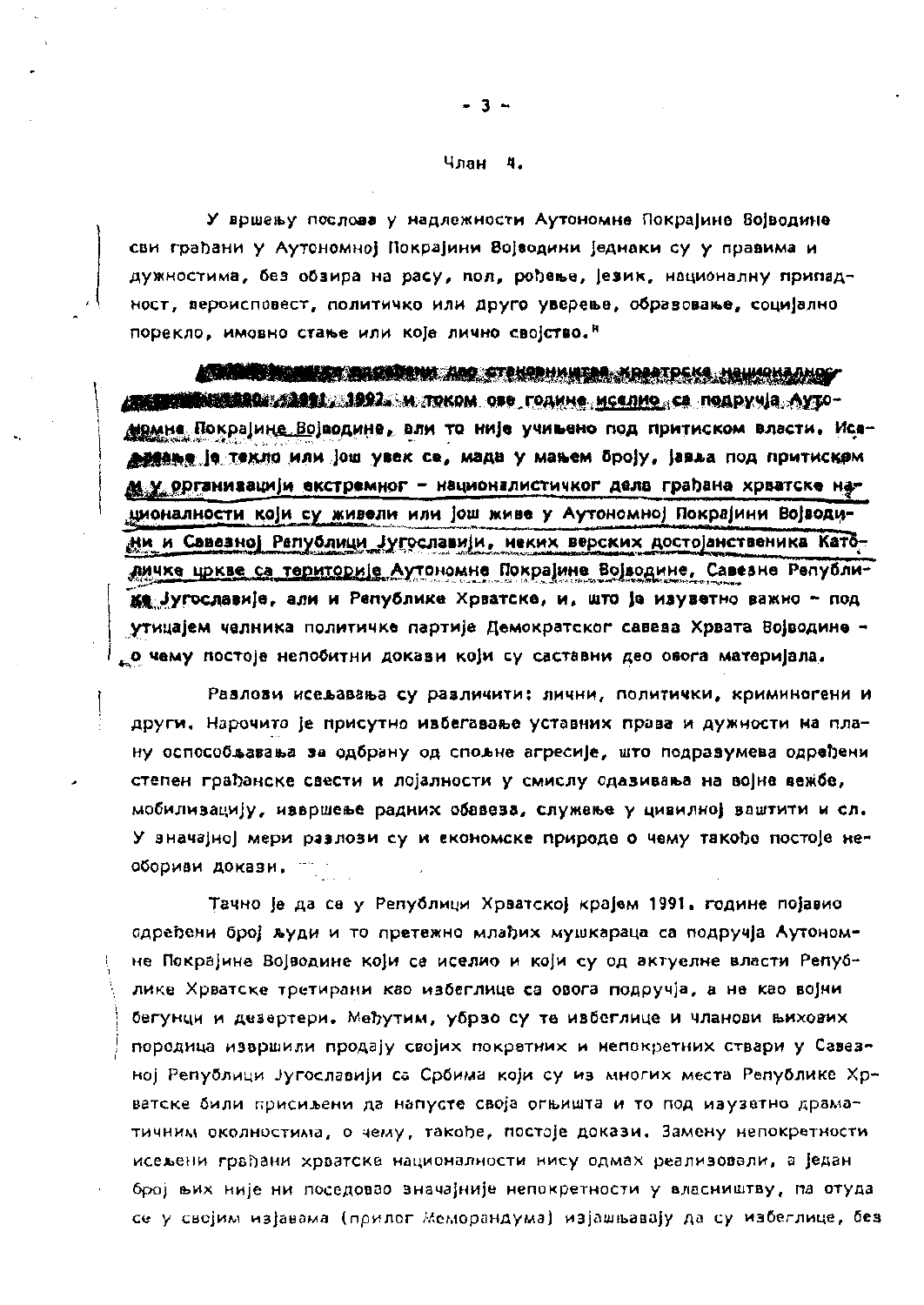имовине, на ивици егзистенције ... Приложени уговори представљају необориви доказ да су ове замене ипак накнадно спроведене и то у свим случајевима где је постојало власништво на непокретностима - Прилог I.

Није спорна чињеница да је одређени број исељених лица био са подручја Аутономне Покрајине Војводине, али није тачно да су та лица прогнана, јер је у међувремену највећи број исељених успео да замени своје непокретности, те да реши свој правни статус у Републици Хрватској. Тако остају само она лица са статусом избеглице која нису поседовала непокретности (били су подстанари, закупци у друштвеним становима ...) или су им чланови уже породице, који су власници непокретности, остали да живе у Аутономној Покрајини Војводини. Ти људи (чланови породице лица која су се иселила) нису и неће бити због тога увнемиравани, јер се сматрају потпуно равноправним грађанима. Надаље, свима су вагарантована сва грађанска права и слободе, што и лица која су се иселила користе - чак су задржали и југословенски пасош иако су многи од њих у Републици Хрватској у потпуности регулисали своја статусна питања. Ова лица долазе у посету рођацима и пријатељима у Аутономној Покрајини Војводини, располажу са покретним стварима и непокретностима које још нису продали, заменили или пренели.

За "принудно исељавање<sup>и\*)</sup> или "исељавање под притиском"\*<sup>}</sup>, након прибављених доказа на терену, установљено је да се ради о систематском, динамичном и уходаном процесу исељавања грађана хрватске националности који су се својом вољом определили за замену непоркетности са n in seeks brass and Србима из Републике Хрватске.

Срби из Републике Хрватске су под притиском хрватских власти били присиљени да потпишу изјаву о лојалности и да изврше замену непокретности иако су тиме вишеструко били оштећени. Процес исељавања грађана хрватске националности од почетка до краја тече без активног учешћа, а често и без знања вваничних органа власти у Аутономној Покрајини Војводини. Вредно је напоменути да се већина од исељених грађана хрватске националности није одјавила код органа власти. Учешће локалних органа  $\widetilde{y}$ исељавању појављује се накнадно и утолико што су месне ваједнице, кад су то вахтевали грађани хрватске националности који се исељавају, формирале комисије раид пописа покретне имовине, а са циљем да се она обезбеди пре него што буде пренета у Републику Хрватску - прилог 11.

Значајнија исељавања грађана хрватске националности из Аутономне Покрајине Војводине (нарочито са подручја Срема - Општина Инђија, Шид и

- 4 -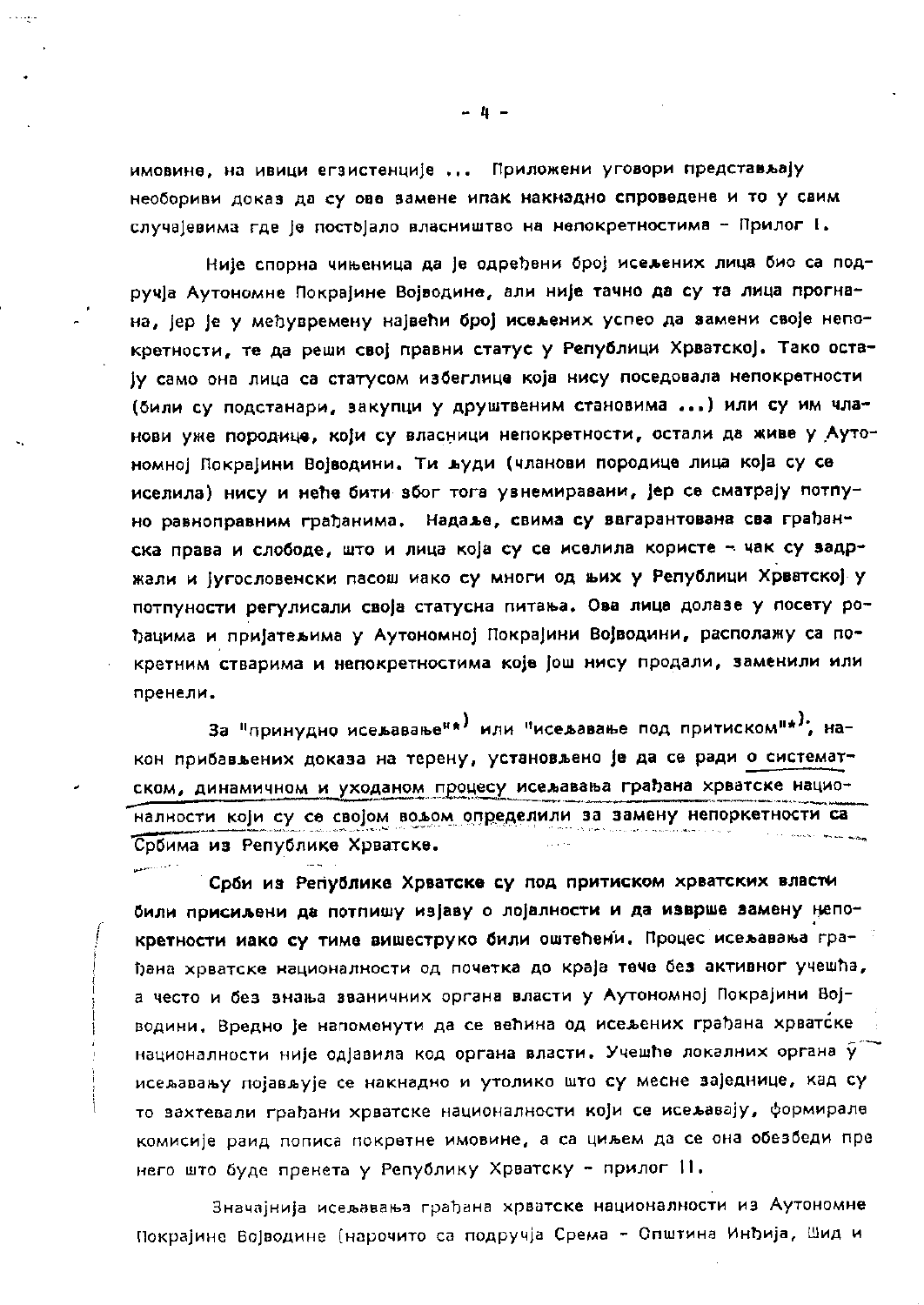Рума) била су током 1991. и 1992. године. Напомиње се да се из ових општина, посебно из места Хртковци - Општина Рума, најпре исељавају експонирани екстремни националисти међу грађанима хрватске националности, који су отворено заговарали и следили сецесионистичку политику ТРепублике Хрватске и владајуће полтичке странке Хрватске демократске я заједнице. Даљи ток исељавања прелази у форму замене непо-Кретности са Србима из Републике Хрватске закључивањем уговора у писаној форми.

Најчешће су замењиване породичне стамбене куће, помоћне зграде и пољопривредно земљиште, а у незнатном броју случајева и станови. Прецизније, у замену су најчешће улазила пољопривредна домаћинства и то из пољопривредних региона (Срем - Славонија).

Сазнања о исељавању грађана хрватске националности из Срема могу овај процес да поставе и хронолошки:

-> Најмасовнија исељавања су током 1991. и 1992. године (бежање због избегавања мобилизације, исељавање након одслужења војне обавезе, осећај несигурности након догађаја који се везују за сваку општину посебно, током 1991. године). За Хртковце се на пример, везује догађај од 24. априла 1991. године, када се председник Републике Хрватске Фрањо Туђман преко хрватских средстава јавног информисања захвалио грађанима хрватске националности овог села (члановима ДСХВ) на пруженој новчаној помоћи "браћи борцима за суверену Хрватску у селу Комареву - Општина Сисак". Ова помоћ је износила око 348.000 ДМ (прилаже се списак мештана села Хртковци, чланова ДСХВ, добровољних давалаца ове новчане помоћи од 16. априла 1991. године са потписом председника Савета месне заједнице Хртковци - Балог Ладислава - прилог III. Наравно, ово је узнемирило српско становништво села (које је било у знатној мањини), јер се јасно испољила опредељеност грађана хрватске националности у овом селу.

Позивање на војне вежбе, а од октобра 1991. године и на мобилизацију, у складу са Наредбама Председништва СФРЈ којима је наређена делимична мобилизација и проглашена непосредна ратна опасност, утиче да се иселавање грађана хрватске националности из овога села интензивира,

За Нови Сланкамен и за Стари Сланкамен везује се догађај од 2. маја 1991. године, када су припадници Хрватске националности, претехно активни припадници ДСХЕ актом истицања крватске знетаве са шаховницом на Хрватском селачком, дому помпезно означили дан оснивања овог савеза, те

 $-5 -$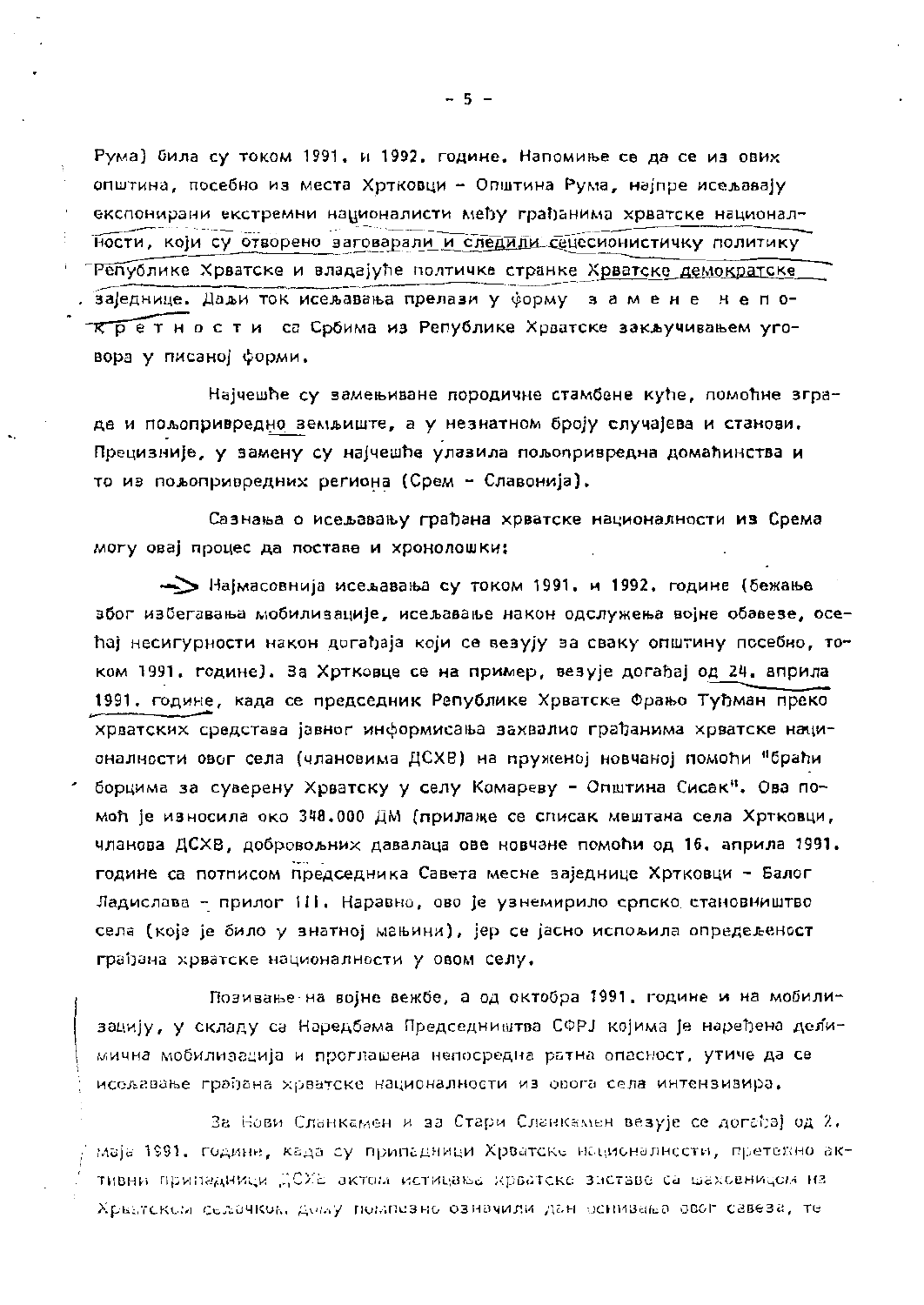изазвали инцидент који је имао непожељан расплет за оба села - прилог IV.

Позивање на војне вежбе и на мобилизацију је било пресудно за масовније исељавање нарочито у 1991. години. Бројни су случајеви да су војно способни мушкарци и пре него што се отпочело са повивањем војних обвезника организовано или појединачно бежали у Хрватску, у Босну, па и у европске државе (најчешће у Мађарску и Аустрију). Зато се и дешавало да су политички активни Хрвати у селима одлазак ових лица већ сутрадан проглашавали у јавности као да су иста одведена у непознатом правцу и да се не зна за њихову судбину.

И у неким другим насељеним местима Општине Инђија као и местима Општине Шид, нарочито након 1991. године, дошло је до исељавања једног броја грађана хрватске националности ради избегавања војне вежбе и мобиливације, што је нарочито подстицано од стране хрватских националиста и неких хрватских свештеника.

Док је у почетку, вбог специфичности политичке ситуације, исељавање кренуло стихијски и личило на <sup>н</sup>бежање од терора<sup>н</sup> српских власти, оно врло брзо добија своју форму у вамени непокретности. Тако у замену улазе и она лица која су се међу првима иселила. Поступак замене непокретности почиње да тече сасвим нормално, динамично и са уходаним правилима. Лица која су се определила да се иселе из Аутономне Покрајине Војводине одлучује се за замену, обраћају се адвокатима где се са досељеним Србима закључује уговор у писаној форми о вамени непокретности, који се оверава у суду и тиме се стиче правни основ ва упис власништва у земљишној књизи.

Готово сви уговори о замени непокретности су закључени у корист грађана хрватске националности, а на штету грађана српске националности, било да су закључивани и оверавани у Републици Хрватској или у Републи-ЖЖ Србији.

Тако је сваки од исељених грађана хрватске националности (који је био власник непокретности) успео да изврши замену за непоркузнист досеватској, претежно у Славонији (Општина Вировитица одакле је дошло преко 2.500 грађана српске националности у Општину Инђија, Подравска Слатина, Осијек ...)

Процес замене је апсолутно функционисао (осим у случајевима где су се Срби у Хрватској тврдокорно опирали понуђеним заменама) што потвр-,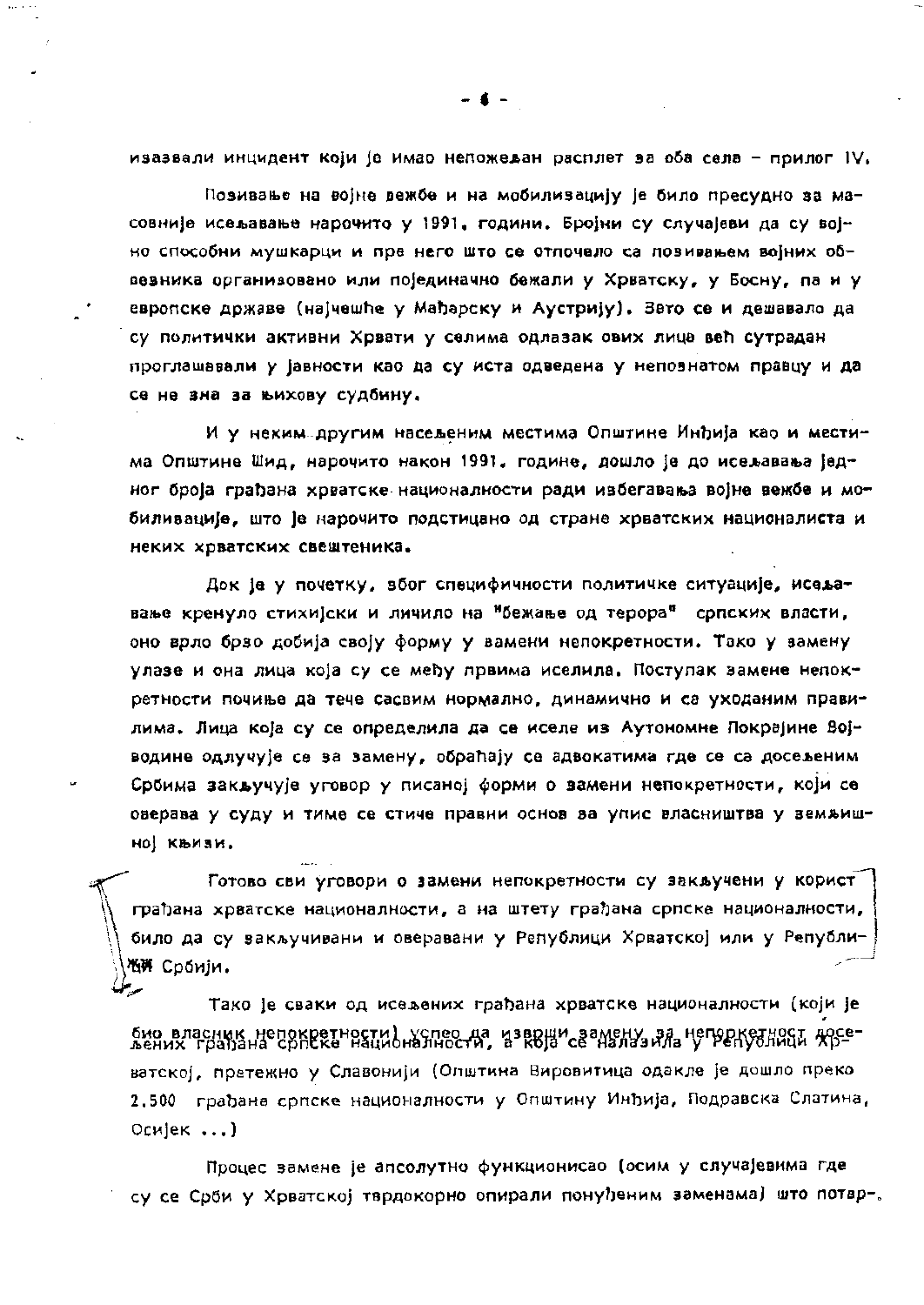ђује и чињеница да су исељени грађани хрватске националности са ових простора и настањени у Републици Хрватској ва свега неколико дана употпуности решили свој правни статус као грађани Републике Хрватске. Наравно, правни статус им се могао решити са документацијом ва коју су се благовремено побринуле и хрватске власти и Католичка црква. Тако је замена непокретности резултирала повољно за исељене грађане хрватске националности, јер су ваменили мање вредне непокретности ва много вредније. Грађани српске националности у овој замени су, наравно, лошије прошли, а постоје драстични примери да су своје ивуветно опремљене и луксузне породичне стамбене зграде заменили за недовршене куће па чак и за куће од набоја. Грађани српске националности су тако обманути и знатно оштећени, али су на то морали пристати, јер другог избора није било: прво, зато што им је био онемогућен одлазак у Аутономну Покрајину Војводину ради увида у квалитет и стање непокретности која ће бити предмет вамене, приступили су вамени за невиђено, а морали су је прихватити, ако не одмах, онда након напада на вихову имовину и на вих лично. Затим, са собом приликом досељавања у Аутономну Покрајину Војводину нису могли понети никакве ствари, јер су им хрватске власти пре изласка исте одузимале. Бројни су случајеви да грађани српске националности са собом нису успели да понесу ни одговарајућу документаицју (чак ни уговор о вамени непокретности), јер су буквално морали побећи од терористичких напада у Републици Хрватској. Ово им нарочито компликује ситуацију јер сада, иако су се уселили у куће грађана хрватске националности са којима су закључили уговор, оправдано постоји страх да исти уговор за исту кућу одсељени грађанин хрватске националности може склопити са другим лицем које ће се доселити са документом и представити као власник у већ усељеној кући. Ова обманута лица бевуспешно покушавају да прибаве закључени уговор о замени непокретности који им је остао у Републици Хрватској, међутим, забрањен им је улазак у Републику Хрватску.

Важно је напоменути да су грађани хрватске националности пре реализовања замене одлазили у Републику Хрватску да виде куће за којеле се мењати (чак и по неколико пута) и да им је било дозвољено да са собом понесу сву покретну имовину, па и то да несметано долазе и након исељавања у ове крајеве (код родбине, пријатеља и сл.).

Као доказ да је замена непокретности у општинама односно месним заједницама извршена на бази пуноважних уговора користе фотокопије истих специфициране по општинама - прилог V.

-7 -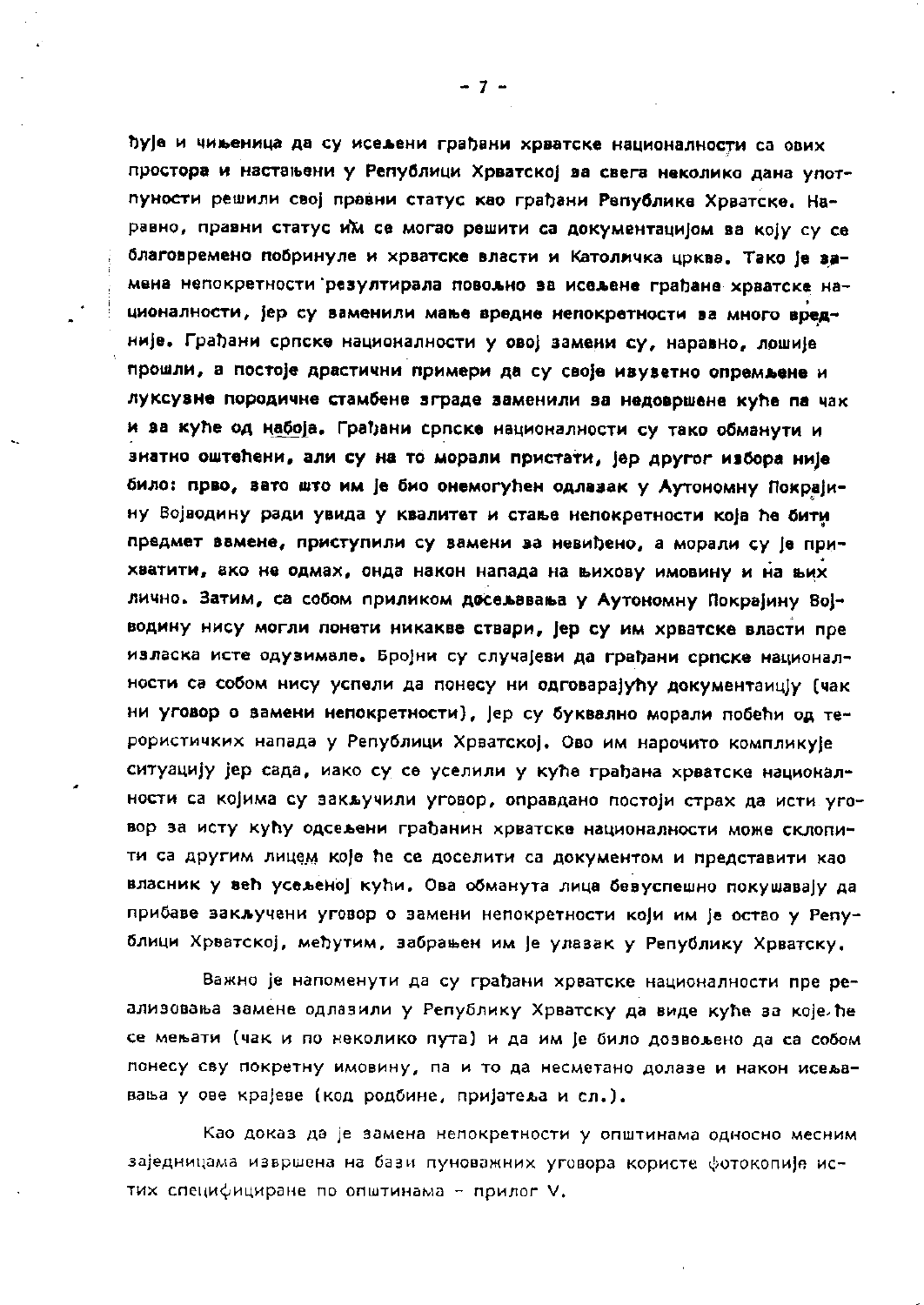Оваквих уговора има у мањем или у већем броју и у другим општинама Аутономне Покрајине Војводине.

Уговори о заменй непокретности су вакључени сагласношћу воља уговорних страна и готово сви садрже клаузулу о одрицању права на потраживање разлике у вредности, јер се у њима изричито наводи да "замењују некретнине једнаке вредности".

Што се тиче ових клаувула у уговорима, грађани српске националности који су странка у овом правном послу, оспоравају у својим изјавама у писаној форми њихову ваљаност, наводећи да другог излаза нису имали него да само под таквим условима закључе уговор како би се настанили у Аутономној Покрајини Војводини. Поти при примените и су свои применени и при  $\epsilon$ 

Једнака вредност замењених непокретности се оспорава од стране грађана српске националности у највећем броју случајева и сматра се да би меродавну процену могло дати неко међународно тело, на чему су исељени грађани српске националности из Републике Хрватске већ инсистирали обраћајући се државним органима у Републици Србији и Савезној Републици Југославији.

Процес замене непокретности видно јењава крајем 1992. године, мада постоје индиције да се оне још увек органивују у неким местима (рецио у Хртковцима - Општина Рума, према сазнању мештана, по толники свещу **на продукция по припрема и селавање 19 породица из села). У Но**вом Сланкамену и даље има исељавања, односно поједине породице се припремају за исељавање (наравно уз замену непокретности), али то је у много мањем броју него у периоду који је био карактеристичан.

Значајан број католичких свештеника кров делованје католичке цркве, ДСХВ и на друге начине одиграо је важну улогу у беспрекорном функционисанју процеса исељавања грађана хрватске националности, али и у кривом представљању светској јавности како су њихове парохије под силом и претњом морали да напусте бројни верници и да нађу уточиште ван Савевне Републике Југославије. **Дуродички свештеници су од самога почетка (па** м.б данас) ивдавали одговарајуће потврде које су користиле исељеним грађанима хрватске националности у Републици Хрватској за стицање домовнице. Они и данас делују сасвим слободно, чак и ван верских оквира. Ово им је омогућено, јер им слобода кретања није ограничена, чак ни у смислу обилазака парохија у Републици Хрватској. Симптоматично је да су управо на-

 $-8-$ 

aktarna dhe son anche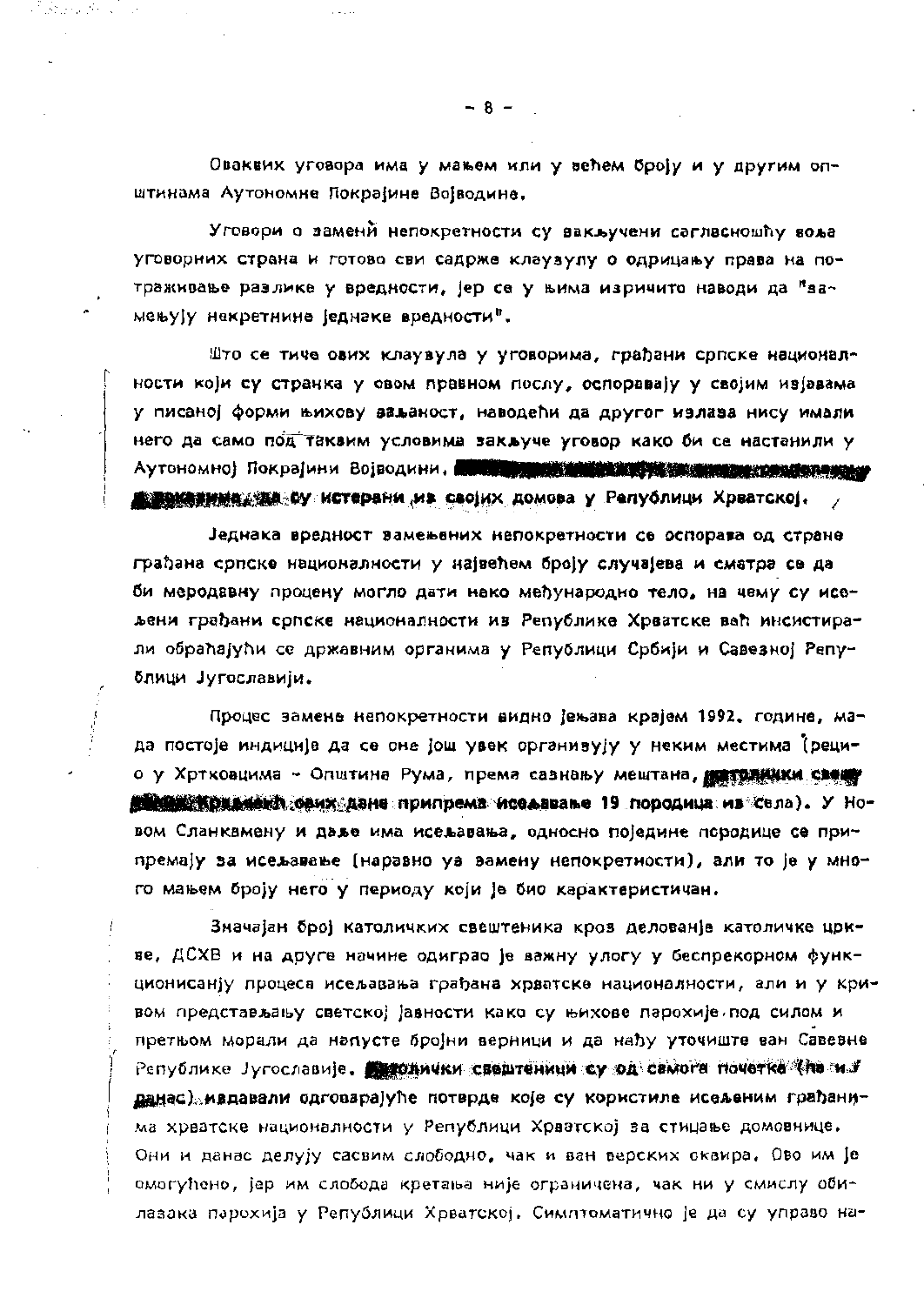кон ових обилазака уследила исељавања грађана хрватске националности из Аутономне Покрајине Војводоине, што говори да је спрега са екстремним делом Католичке цркве всома чврста,

**У Делики шид постоји Аокументација о вктивностиома католичког** свештеника Петра Петровића усмерена на исељавање грађана хрватска националности у што већем броју из ове општине и шире, у Републику Хрватску (прилог VI који садржи и фотодокументацију која недвосмислено потврђује непријатељску опредељеност овога свештеника). У истом прилогу је и Информација о активности свештеника Краљевића који је своје вернике потпуно дистанцирао од политичког живота у месној ваједници Хртковци и који и даље организује исељавање грађана хрватске националности у Републику Хрватску.

Иако се не располаже са тачним подацима о укупном броју замењених непокретности, ипак се може закључити да се ради о великом броју и да је управо она страна која је покренула и организовано спроводила цео процес исељавања искористила да би лажно оптужила власти Републике Србије и Савезне Републике Југославије без чије воље се знатно изменила национална структура становништва у многим насељеним местима.

м е м о р а н д у м је сачинио Савев хрватских ивбеглица и расељених лица из Војводине 30. марта 1992. године у Загребу. Потписао га је председник Савеза Милан Бичанић, бивши становник Општине Шид (лекар по струци). Није случајно што се Милан Бичанић појавио у улови председника овог савеза, јер су његове активности као екстремног националисте познате у Општини Шид - прилог VII.

Меморандум почиње општом оптужбом о кршењу основних жудских права и слобода грађана у Аутономној Покрајини Војводини. Сптужба је неоснована, јер у Аутономној Покрајини Војводини свим грађанима су гарантована људска права и слободе у складу са највишим међународним стандардима. У то су се увериле бројне европске мисије и други представници међународне ваједнице који су у протеклих неколико година боравили на овим просторима.

Податак в процентуалном учешћу националних мањина у укупном броју становника у Аутономној Покрајини Војводини је нетачан, јер је након извршеног пописа становника 1991. године статистика објавила сасвим други проценат. Наиме, у Лутономној (юкрајини Војводини нема 46% припадника националних мањина, него око 32%.

> Оптужба из писма др Нобила понављају се и у Мембрандуму. Оптужба да у Аутономној Покрајини Ројводине пестоје концентраци-

- 9 -

المتحدث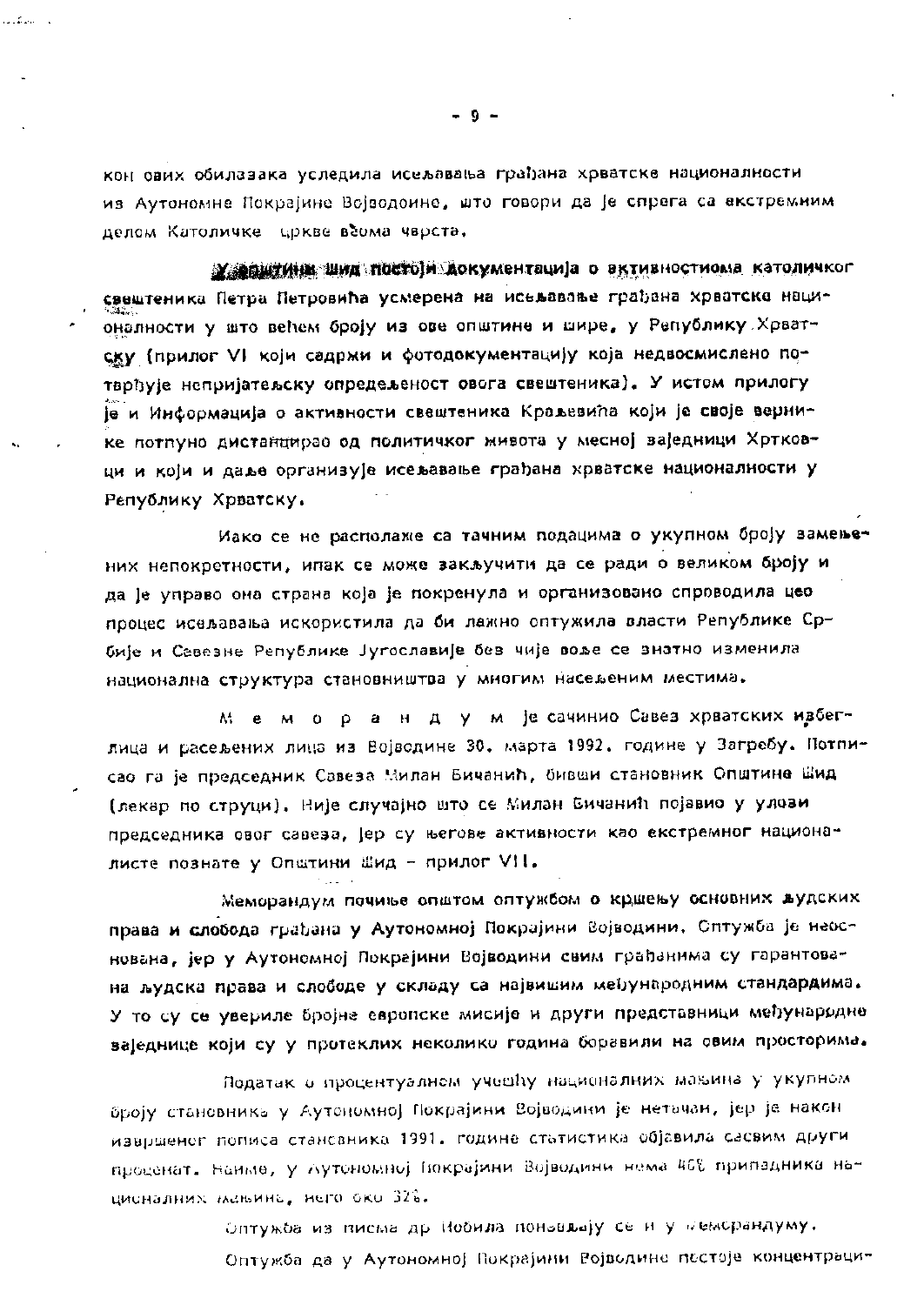они логори је нетачна. У Републици Србији, односно у Аутономној Покрајини Војводини не постоје, нити су постојали било какви логори, па ни концентрациони. О томе сведочи Извештај Сталне мисије КЕБС-а која је боравила у Аутономној Покрајини Војводини. У местима која се у меморандуму наводе Стална мисија није нашла логоре, у својим извештајима не спомиње постојање истих, нити је у званичним разговорима са представницима Аутономне Покрајине Војводине постављала питање у вези са тим.

**ПОРТИ И ПОЛИТОК МАЛТРЕТИРАЬ У ГРАОВИЗ МРВАТСКО НАЦИОНАЛИ ОС**ти претресу вихових кућа, истеривању из вихових кућа, крађи и унишмању њихове имовине - су такође нетачни. Надлежни органи државне власти, пре свега органи унутрашњих послова су у складу са ваконским овлашћењима предузимали мере и активности, а у циљу откривања илегалног поседовања оружја и сарадње појединих грађана хрватске националности и других грађана са актуелном власти Републике Хрватске, ХВО, ЗНГ и ХДЗ, Појединачни ексцеси који се условно могу окарактерисати као сукоби на националној основи, у оптужбама су преувеличани. Против актера ових ексцеса, без обзира на то које су националности, надлежни органи унутрашњих послова су спроводили одговарајуће законске поступке.

Правни основ мобилизације налави се у Закону о општенародној одбрани у члану 8. и члану 126. Надаље, Наредбом председништва СФРЈ 47. од 4. октобра 1991. године наређена је делимична мобилизација, а на седници од 6. октобра 1991. године проглашена је непосредна ратна опасност. У складу са наведеним спроведена је мобилизација војних обвезника на територији Аутономне Покрајине Војводине. Према томе, није реч о присилној мобиливацији нити о мобиливацији која је бавирана на националној основи. Подаци Команде војног округа Нови Сад показују да је број војних обвезника хрватске националности који је позван на мобилизацију пропорционалан њиховој заступљености у укупном броју позваних - прилог VIII.

Нетачне су тврдње да је грађанима хрватске националности ускраћивана слобода кретања и окупљања и да им је онемогућено контактирање са родбином ван Аутономне Покрајине Војводине. Довољно је указати на чињеницу бројних путовања грађана хрватске националности са ових простора у Републику Хрватску ради замене непокретности, обилавака родбине, па чак и активног политичког деловања. Исељени грађани и данас имају контакте са родбином, а евидентно је да у многа насељена места Аутономне Покрајине Војводине још увек долаве. Многи своју децу школују у Загребу

 $-10 -$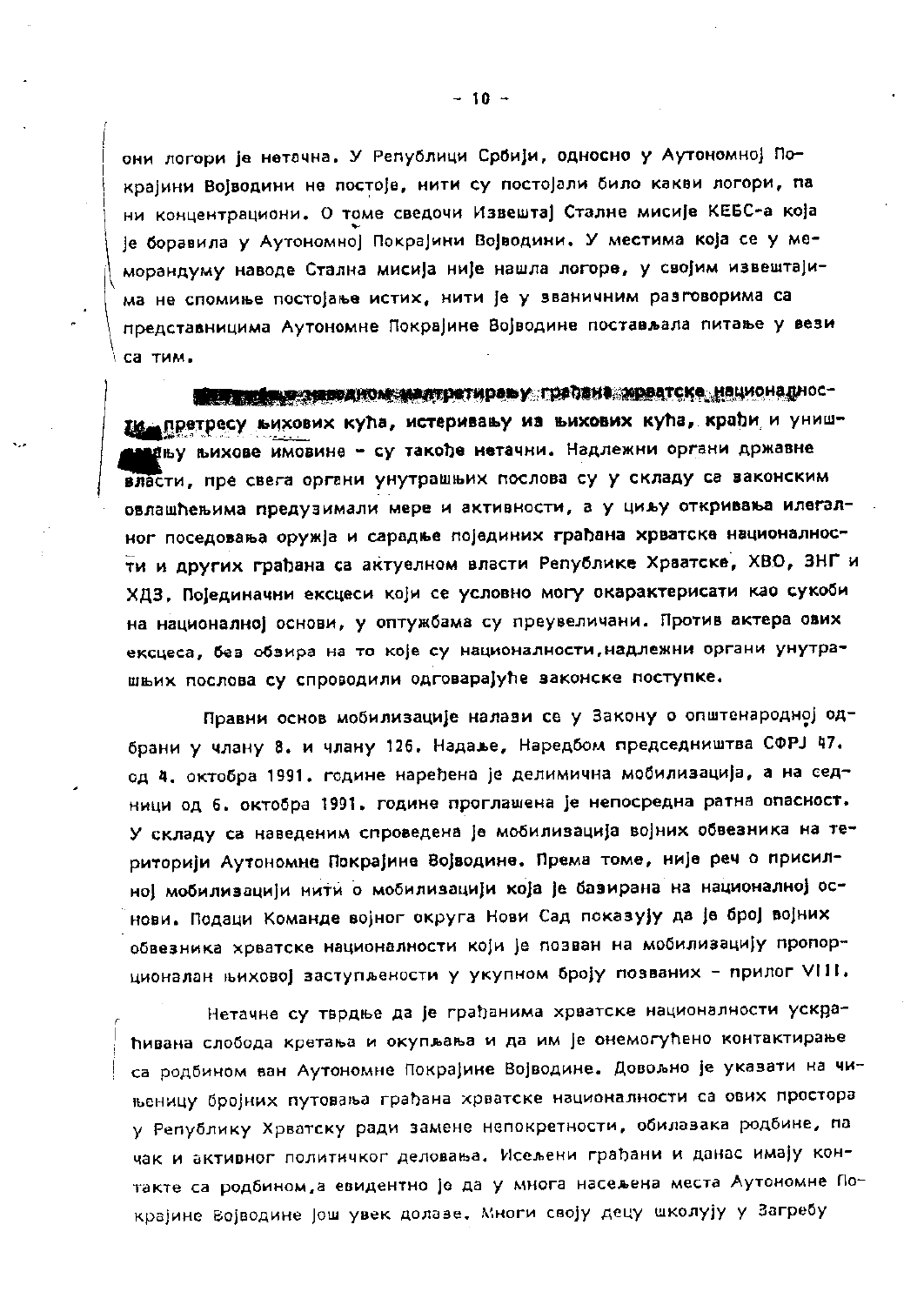(пример Општине Шид: око 908 деце храатске националности се школује у Републици Хрватској). И данас постоје објективне потешкоће и препреке у вези са успостављањем ПТТ веза између Републике Србије и Хрватске, Нова постројења у ПТТ саобраћају су због рата уништена и покидана. Ради се, дакле, о техничким проблемима, а никако и свесној намери Републике Србија да се ВТТ веза блокирају.

наредбом Председништва СФРЈ број 66 <u>ев. 13. 11. 1291</u>. године о регулисању путовања и боравку у мностранству яица из резервног састава ОС СФРЈ, лицима на резераног састава (тачка 3. Наредбе) која имају ратни распоред било је забрањено путовање и боравак у иностранству ва време трајања непосредне ратне опасности. Војни обвезници који нису имали ратни распоред могли су да легално путују у инестранство. Дана 22. 5. 1992. године/ укинута је непосредна ратна опасност и од теда за војне обвезнике не постоје никаква ограничења у кретаљу.

У прилог тврдњи да не нестоје огреничења слобода окупљања говори постојање бројних политичких партије и странака у Републици Србнји, па и у Аутономној Покрајини Војводини, Она делују јазно па је тако и припадницима храатске националности доввољено да потмтички делују у разним партијама.

Културне маннфестације припадника свих националиссти у Аутономној Покрајини Војводини су, такеђе, јавне и веома бројне, фих прати и шира јавност преко саих средстава јазног информисања.

У Републици Србији је Законом о службаној употреби језика и писма ("Службени гласник", број 49/91) регулисана службена употреба језика и писама (српског и језика припадника националних маљина) а системским законима на области друштасних делатности выгарантована су прыва националних моњина у области образовање, науке, културе и информисање. Декле, постоји првен ви материјална основа ва очување и неговање изционалног идентитета, нарочито културних традиција за припадниек санх националних мањИН#.

Увођењам санкција од стране Сваета безбедности УН, које су апсолутно неправично, једностране и незапамічно у цивилявованом своту уследио је драстичан пад производње у Савезној Републици Југославији и Републици Србији, Ово је имало за последицу да су производни копљцитети остали без сировина, енергије и других продуката неопходних за одвијање норкалног процеса производње, а најтежа последица свега тога је назапосленост великог броја радника. Унсти се налове на принудини одморима.

 $-11 -$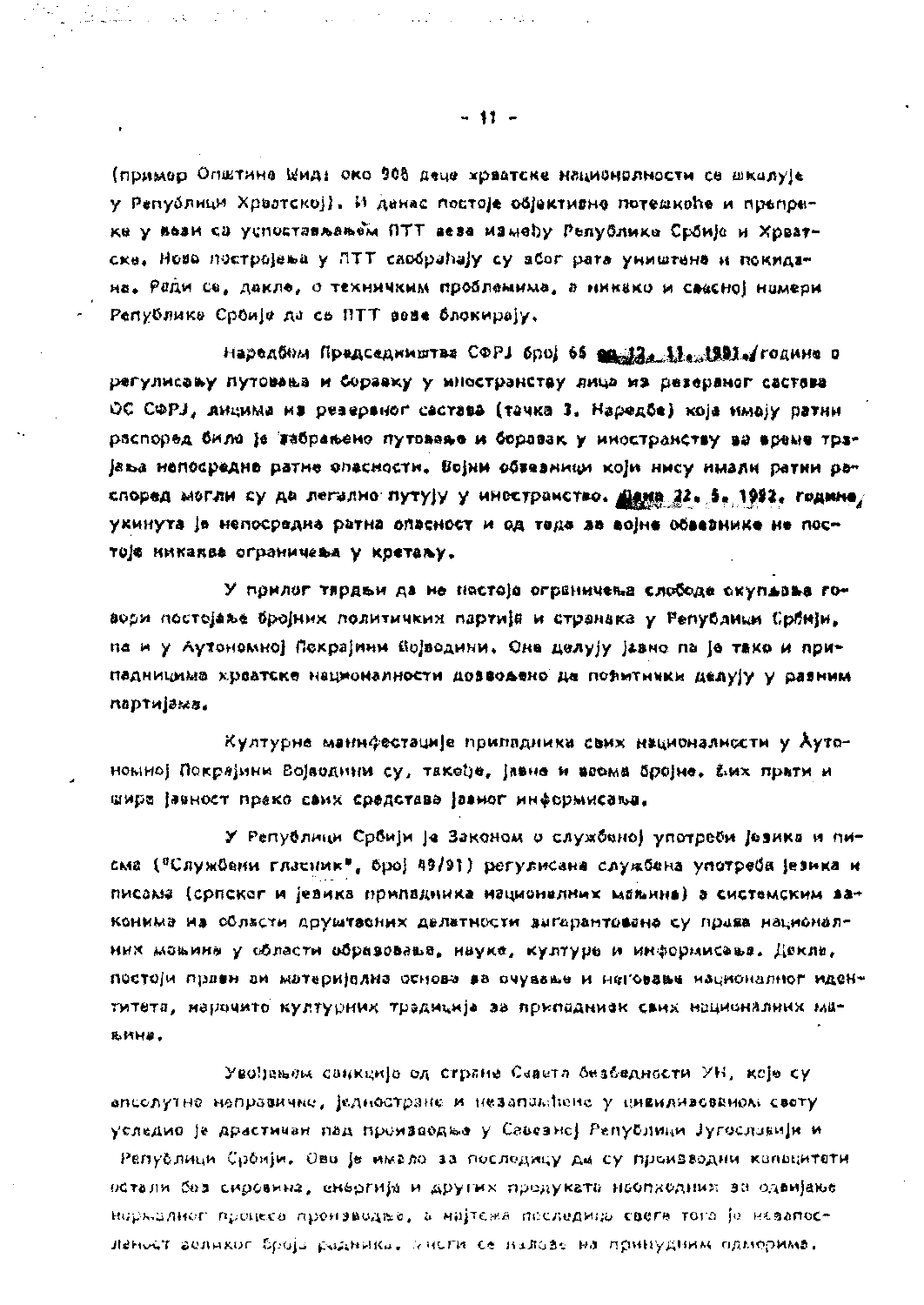Отпуштиња райдика са посла по критеријуму националне припадности није било, напротив, држава је својим мерама из области социјалне политико у подједнакој мери заштитила све ове раднике обезбеђујући им минимум огаистенције.

Да су тврдње о отпуштању радника хрватске националности са посла вбог њихова националне припадности нетачне, говоре и следећи примери. В ЗАНЕТИИ ТЕКАТИ ТЕХЕН САДА ВИЛИЯ Храстске националности па 1992. јад данас није доб<del>ио о</del>тказ на послу управо из разлога да се ово не би могло приписати националној самовољи и шовинизму. Чак и у случајевима гда су били испуњени законски услови за давање отказа овоме се није прибегавало из разлога што се радило управо о грађанима хрватска национално-CTH.

Једном речју радни однос је престајао оним радницима који су г подносили писмени вахтев ва престанак радног односа, затим онима који се нису одавивали на посао у року дужем од законом предвиђеног. Колико се толерисало у неким случајевима одсуство са посла говори и прилог IX. Очигледно је да је неким радницима хрватске националности и у периоду после дужег неодазивања на посао следовала и плата и друге накнаде по основу рада.

Запосленост радника Хрватске националности је сразмерна процентуалном учашћу грађана хрватске националности у укупном броју становника у конкретним срединама.

У Сиду у школама и у многим установама, предузећим и даље раде грађани хрватске националности који се нису иселили. Таки и таки <u>"САСТАВ ФАПОСЛАНИХ У ОРГАНИМ</u>А ОПШТИНФ ШИД У 1993. години је следећи: / @@@}:Срба, 148 Хрвата, 68 Русина... Одборници СО Енд тродиционално су і <u>елр</u>ипадници свих националности које живе на територији општине.

У месту Хртковци – Општина Рума, у земљорадничкој задрузи од двадесетак запослених има 7 радника Срба (остали су Хрвати и Мађари).

Свега 46 досељених Срба у овом месту је добило вапослење, а остали су социјални случајеви. У ПДД "Полет" упослено је највише грађана мађарске националности, грађана хрватске националнести и мали број грађана српске националности - староседелвца.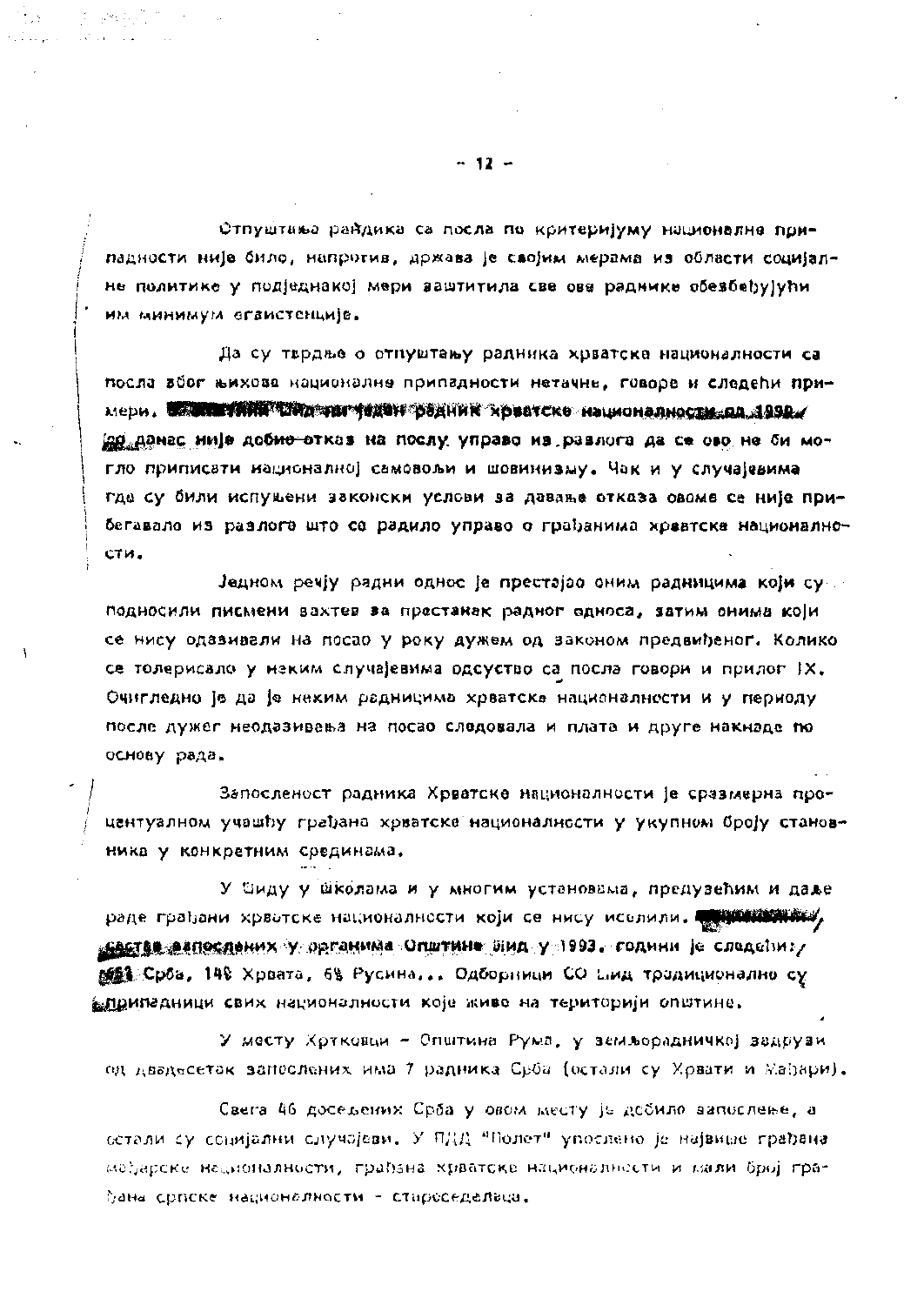Из породица грађана хрватске или мађарске националности најмање два члана су у редовном радном односу док у бројним спрским породицама досељеним у Хртковце из Републике Хрватске ни један члан поредице није у радном односу.

 $\label{eq:2.1} \mathcal{L}^{\mathcal{A}}(\mathcal{A}) = \frac{1}{2} \sum_{i=1}^n \mathcal{L}^{\mathcal{A}}(\mathcal{A}) \mathcal{L}^{\mathcal{A}}(\mathcal{A}) = \frac{1}{2} \sum_{i=1}^n \mathcal{L}^{\mathcal{A}}(\mathcal{A}) \mathcal{L}^{\mathcal{A}}(\mathcal{A}) = \frac{1}{2} \sum_{i=1}^n \mathcal{L}^{\mathcal{A}}(\mathcal{A}) \mathcal{L}^{\mathcal{A}}(\mathcal{A}) = \frac{1}{2} \sum_{i=1}^n \mathcal{L}^{\mathcal$ 

Помоћ Црвеног крста у свим општинама додељује се избеглицама по истим критеријумима без обзира на њихову националну припадност (међу њима су и припадници хрватске, муслиманске и других националности).

Напади на културне и верске објекте су се у Аутономној Покрајини Војводини појављивали, нарочито у кризним годинама 1991. и 1992.

Када се спомињу културни објекти мисли се, пре свега, на Хрватски сељачки дом (он заузима видно место у сведочењу за Сланкамен прилог Меморандуму - прилог IX). Након инцидента око овог Дома (постоји записник у МУП-у, Одељење Инђија) све вредне ствари из њега (књиге, народне ношње, музички инструменти и друго) пописане су и смештене на сигурно место у основној школи "Др Борђе Натошевић" у Новом Сланкамену. Према томе, ствари које се односе на културну баштину грађана хрватске националности са ових простора у Дому нису уништене и спаљене, него су из разлога безбедности пренете на сигурније место и тамо се чувају.

Појединачних напада (оштећења) верских објеката је било у више места у Аутономној Покрајини Војводини, међутим, ни један од објеката н и је уништен. Скоро сви случајеви око напада на културне и верске објекте су расветљени. Истрага је показала да су виновници у ствари поједини екстремисти различитих националности, међутим, није утврђено да се иза ових напада налази било која екстремна националистичка органивација.

У ПОкрајинском заводу за заштиту споменика културе Нови Сад постоји документација о његовој активности на санирању оштећења културних и верских објеката у Аутономној Покрајини Војводини - прилог XI. Сви оштећени објекти су реновирани, привредни својој функцији, а једино су црќве у Нештину и Черевићу остале у веома лошем стању, јер нису здекватно одржаване. Република Србија је у сваком појединачном случају финансирала поправку оштећених културних и верских објеката.

Покрајински органи власти су ове године одржали заједнички састанак са представницима Републичког завода за заштиту споменика културе и бискупима из Бојводине по питању сърадње са римокатоличком црквом, након чега је сачињен Програм обнове и ревитализације културно-историјских

 $-13 -$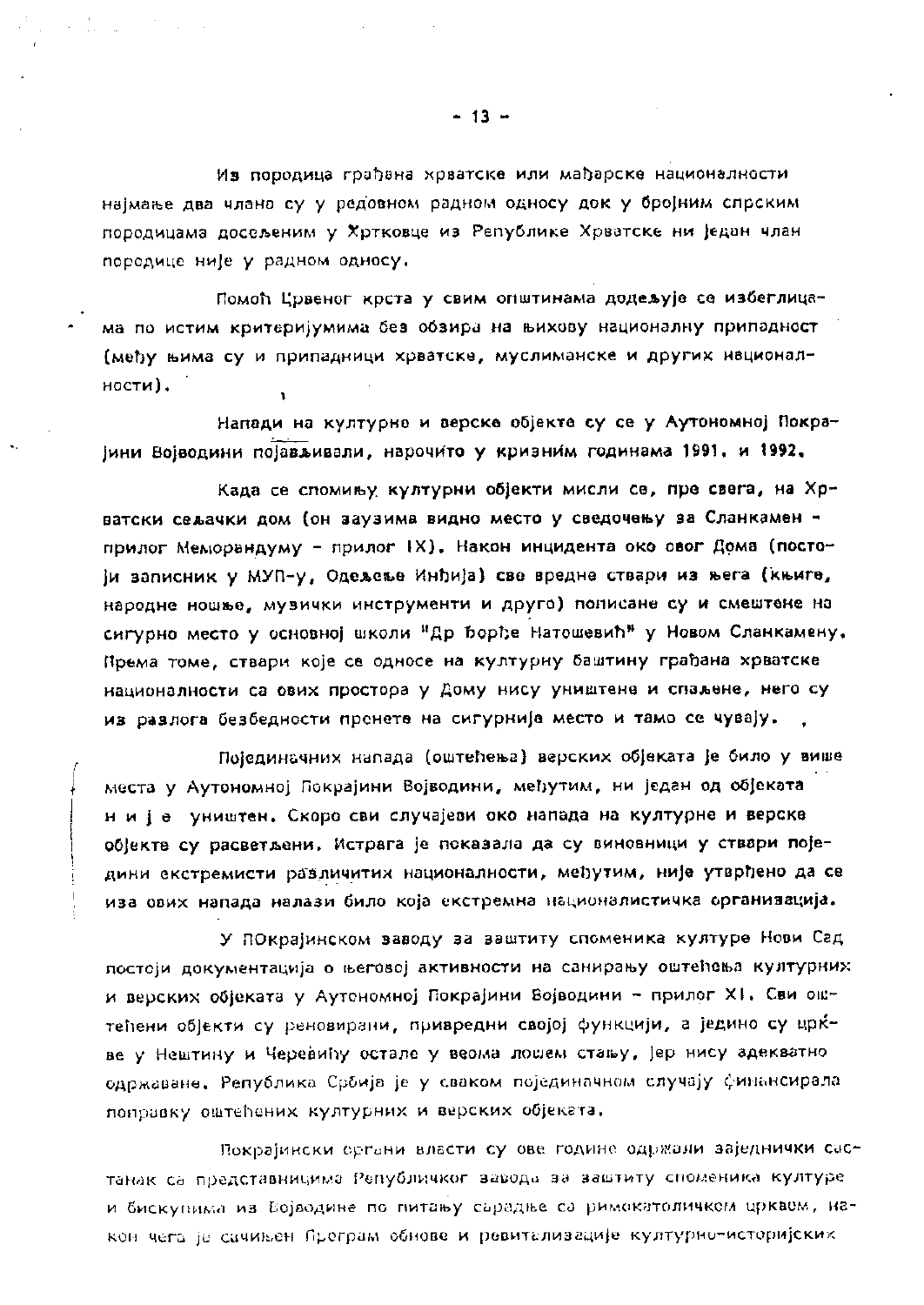споменика који су проглашени културним добрима (римокатолички објекти су проглашени културним добрима и у току је њихова ревиталивација).

Прилог Меморандуму су два сведочења са посебно опширним хронолошким прегледом догађаја у Новом Сланкамену и у Моровићу (Општина Инђија).

Ив Новог Сланкамена није отеран нити се иселио под притиском ниједан грађанин хрватске националности. Нетачно је да су међу отераним перодицама биле и породице Бендер, Хабеншус, Мајер и Албот. Прве три породице су навршиле замену својих непокретности са грађанима српске национадности на Републике Хрветске, а Никола Албот се још увек налази у Новом Сланкамену и живи у својеј поредичној стамбенеј кући - прилог XII.

Нетачне су тардње о шиканирању и прогаљењу брачног пара Фијала, бивших неставника у основној школи у Новом Сланкамену - прилог XIII.

У продавници \*Укус\* у Новом Сланкамену Киха)ло Мајер, Ана Карић, Антун Аугустиновић нису отпуштени са посла вбог своје националне припадности, што потарђује документација у прилогу XIV. Ови радници су поднели својевремено писмени вахтев за споразумни престанак радног односа, Ето се тиче Николе Албота, напред је речено да је још увек становник Новог Сланкамена. Никола Котарац (Србин) за кога се наводи да је добио посво у истом предувећу након отпуштања поменутих радника био је у стаяном редном односу још знатно раније - прилог XIV.

Наведене породице у Сведочању се нису иселиле под притиском нити су истеране из Новог Сланкамена него су то учиниле својом вољом. Извршиле су вамену непокретности и у току 1992. године напустили Нови Сланкамен. О вамени непократности постоје закључени уговори са грађанима српске националности из Хрватске, међутим, као доказ је приложен само један део, Преостали уговори нису приложени из разлога што су грађани српске националности који су са овим породицама хрватске националности извршили замену некретнине изразили страх, јер им је један део уже породице још увек у Републици Хрватској.

Навод у Сведочању в Новом Сланкамену да су "Сријемске новине" од 2. октобра 1991. године објавиле чланак са изјавом четничког добровољца је натачам, што сведочи фотокопија ових новина (поменути чланак - XV,

Јасно је абог чега је посебно сачињено сведочење за село Моровић.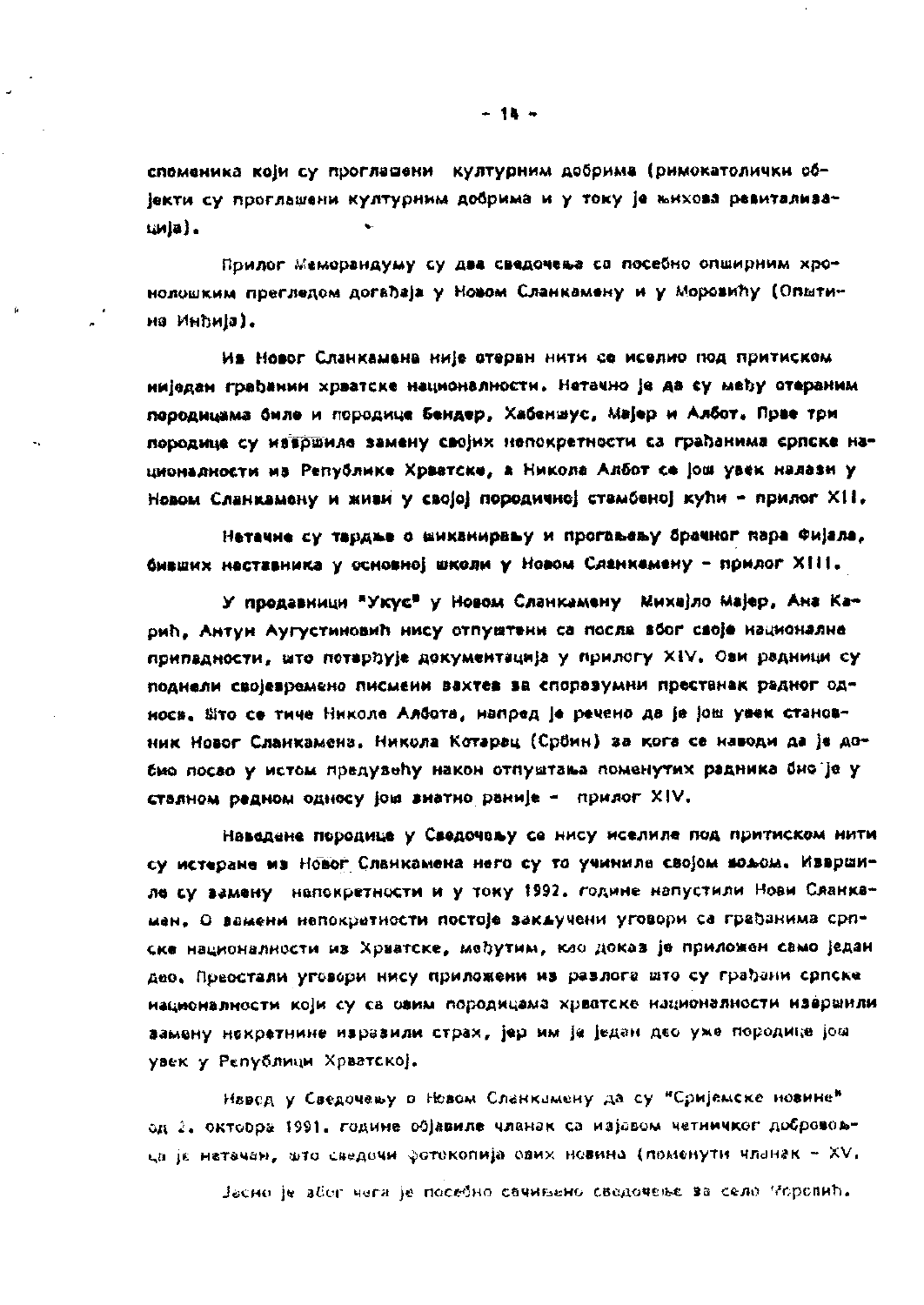í

ħ

 $-15 -$ 

**кар чесу. пуну эктивност показали и Милан Бичанић и Круно-Вертии, по чијем сећању је и сачињен приложен списак "присилно** иселених" грађана хрватске националности из Моровића, те католички **Ведештеник Петар Пет**ровић. Наравно, реч је о активностима које су биле отворено упарене против власти у Републици Србији и које су имале за циљ да се што више хрватских породица исели из Моровића. Исељавање је и реаливовано тако да су све набројане породице (из приложеног списка Сведочењу) извршиле замену својих непокретности са грађанима српске националности из Републике Хрватске. Доказ су приложени уговори о замени непокретности (недостају они уговори које грађани српско пационалности нису дали на увид из разлога безбедности за своје рођаке у Републици Хрватско]) - прилог XVI,

Пред Савезом хрватских избеглица и расељених лица из Војводине, у Загребу су током 1992. године сачињене појединачне изјаве исељених грађана хрватске националности из Аутономне Покрајине Војводине (укупно их је 50, односно 49 ако се узме у обзир да је једно те исто лице, Анте Готовац, два пута дао изјаву). Изјаве су у прилог општој тврдњи из Меморандума да је становништво хрватске националности под притиском исељавано и истерано са ових простора и да су му била ускраћена основна људска права и слободе. Највећи број изјава је од стране грађана хрватске националности који су живели у опш?ИНИ ИНВИјв и општини Шид. Мањи број се односи на општину Рума, Бач, Нови Сад, Стара Пазова и друго. Само једна изјава се односи на Хртковце.

Занемаржив број лица је у својим изјавама навео да је извршио замену своје непокретности, међутим, утвррено је да су лица љоја ау идело своје непокретности у Аутономној Локрајини Војводини реализовала замену непокретности или су то учинили њихови ближи сродници (најчешће родитеьи). Известан број лица која су дала изјаве има родитеље који и данас живе у Аутономној Покрајини Војводини.

Савез хрватских избеглица и расељених лица из Војводине, на челу са председником Миланом Бичанићем имао је за циљ да што уверљивије представи светској јавности, како се наводи, драстична кршења људских права и слобода у Аутономној Покрајини Војводини и да обезбади међународну интервенцију ради њихове заштите. Зато је и прибегао методу прикупљања "трагичних" исповести бивших становника хрватске националности у Аутономној Покрајини Војводини. Ово је лукаво смишљен потез да се изнуде из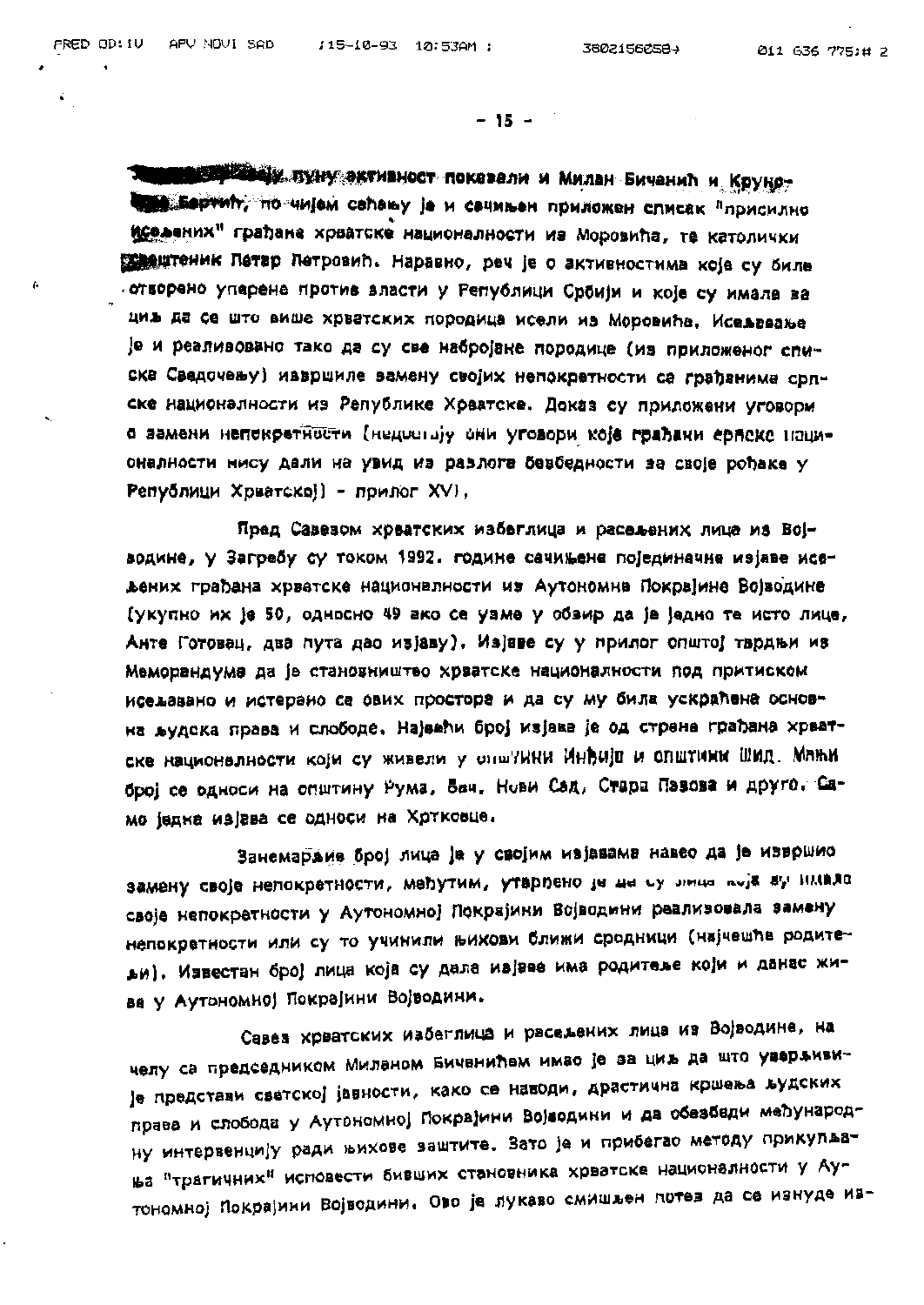$\cdot$ 

 $-16 -$ 

јава од лица која су у највећем броју случајева у моменту давања истих у Загребу била са статусом избеглице. Самим тим што су изјаве дале избеглице, оптужбе наупућеној јавности добијају свој смисао и аутентичност. А истина бива вешто прикривена у неаргументованим појединачним оптужбама.

Поставља се питање, а можда је баш ту и одговор, воог чега изјаве нису дали људи који су профитирали исељавањем у Републику Хрватску (широм Славоније и у многим местима на приморју).

Председник Савеза хрватских избеглица и расељених лица из Војводине је познавајући и лично већину лица успео да их приволи на давање лажне изјаве, а што је послужило као аргумент Меморандуму.

У највећем броју случајева лица су дала изјаву у којој наводе да су била принуђена да побегну у"своју домовину Републику Хрватску" због мобилизације. То су били углавном војни обвезници, млађи људи, меду њима је и известан број са породицама.

Меру поменутим лицима (рецимо исељеним из општине шид) у својим изјавама је, из добро знаних разлога, препутана чињеница да су оили мобилисани. Лица која су дала изјаве, а иселила су се из општине ИНПИја, неосновано наводе као разлог мобилизацију, јер већина од њих није позивана (или нису имала ратни распоред или су га имала у свом предувалу).

Што се тиче других општина (Бач, Нови Сад, Рума) лица која су дала изјаве делом нису ни позивана, а у мањем броју се нису одазвала позиву на мобилизацију нити на војну љежеу.

Поред мобилизације, као разлог за исељавање у Републику Хрватску већина је у својим наводима истакла да су били изложени физичком и психичком малтретирању од стране екстремних националистичких група (четника,) а и од стране локалне полиције. Неколико лица је навело и бруталне нападе на њихову приватну имовину.

Гамп у две-три изјаве се изричито наводи податак да су се поводом конкретног узнемиравања наводно обраћали СУП-у за помоћ " Зашлин ту, али им према њиховом схватању адекватна помоћ није била тога момента пружена.

У својим изјавама неколико лица наводи да је добило отказ на послу изсључиво због своје националне припадности. Истина је прећутана, а докази говоре да је престанак радног односа уследио након њиховог пис-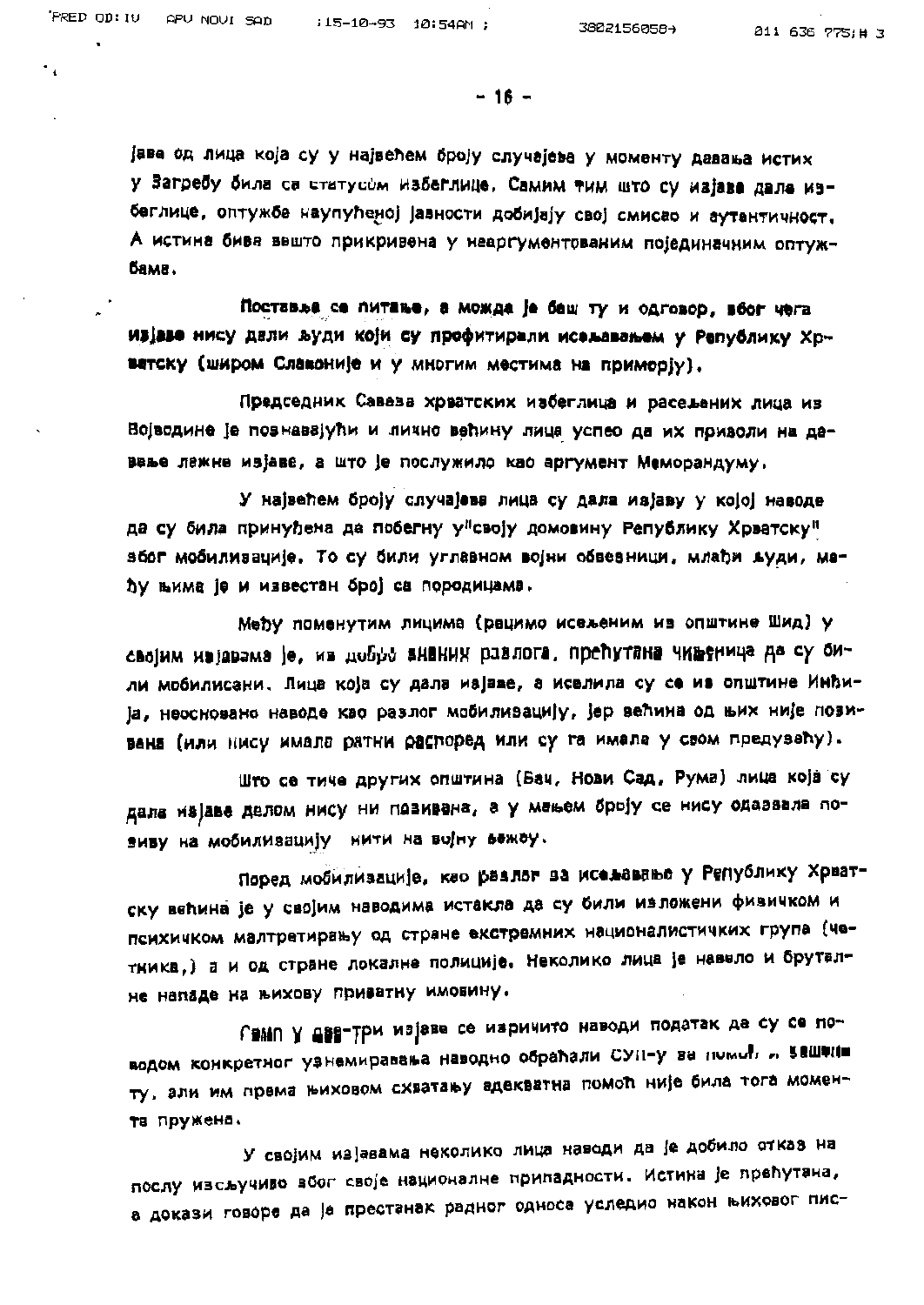$-17 -$ 

меног захтева за споражумни престанак радног односа, након изостанка са посла дужег од законом дозвољеног или након самовољног напуштања посла. Лица која су се у току радног односа нашла у својству "технолошког вишка" деле судбину са другим радницима са истим својством, а који су у највећем броју случајева српске националности.

Оптужбе у датим изјавама, које се односе на привођење у МУП и на извршен претрес кућа никако се не може припидати самовољи појединаца или некаквих паравојних формација, Ове радње су се предузимале и предузимаће се у сваком појадиначном случају од стране овлашћених органа. без обаира којој националности појединац припада, а све у складу са законом. У осталом, поједина лица у својим изјавама и но крију да су у разним видовима помагали своју "домовину Републику Хрватску" (спроводили волитику ХДЗ на овим просторима, придружили се "хрватскимооружаним јединицама, долазили у Савезну Републику Југославију у својству хрватског полицајца, извештавали за потребе хрватског дневног листа "Вечерњи лист" и др. Не крију ни чињеницу да су након исељавања у Републику Хрватску са разним мотивима долазили на ове просторе. То уједно и говори да је нетачна оптужба у Меморандуму да је припадницима хрватске националности ускраћена слобода кретања и да им је онемогућен контакт са родбином.

једна изјава садржи оптужбу због наводне обмане у поступку замене непокретности. Бивши становник места Хртковци, Фрањо Нилић изјављује да је присиљен на замену непокретности, па је чак и обманут јер своје право на замењеној непокрентости (стан у Ссијеку) НИја МОГОО ДЕ РАЛПИЧУјА пошто је ова у међунремену прашла у власништво стамбеног предувећа у Осиjeky.

Интересантно је да се само једна изјава, тј. оптужба директно односи на место Хртковци, иако му је у најширој јавности својевремено дат изузетно негативан публицитет. Исељени мештани из Хртковаца (општина Ррма) - грађани хрватске националности - успешно су извршили замену својих непокретности па и више од тога. У замену су дали своје готово наусловне породичне стамбене вграде за много вредније у Републици Хрватској из којих су под притиском исељени грађани српске националности.

Ни ова једина оптужба која се односи на Хртковце, а у вези замене непокретности није аргументована. Миле Ножинић, грађанин српске националности, који је извршио замену непокретности са Фрањом Нилићем, некада становником Хртковаца оставио је у Републици Хрватској наупоредиво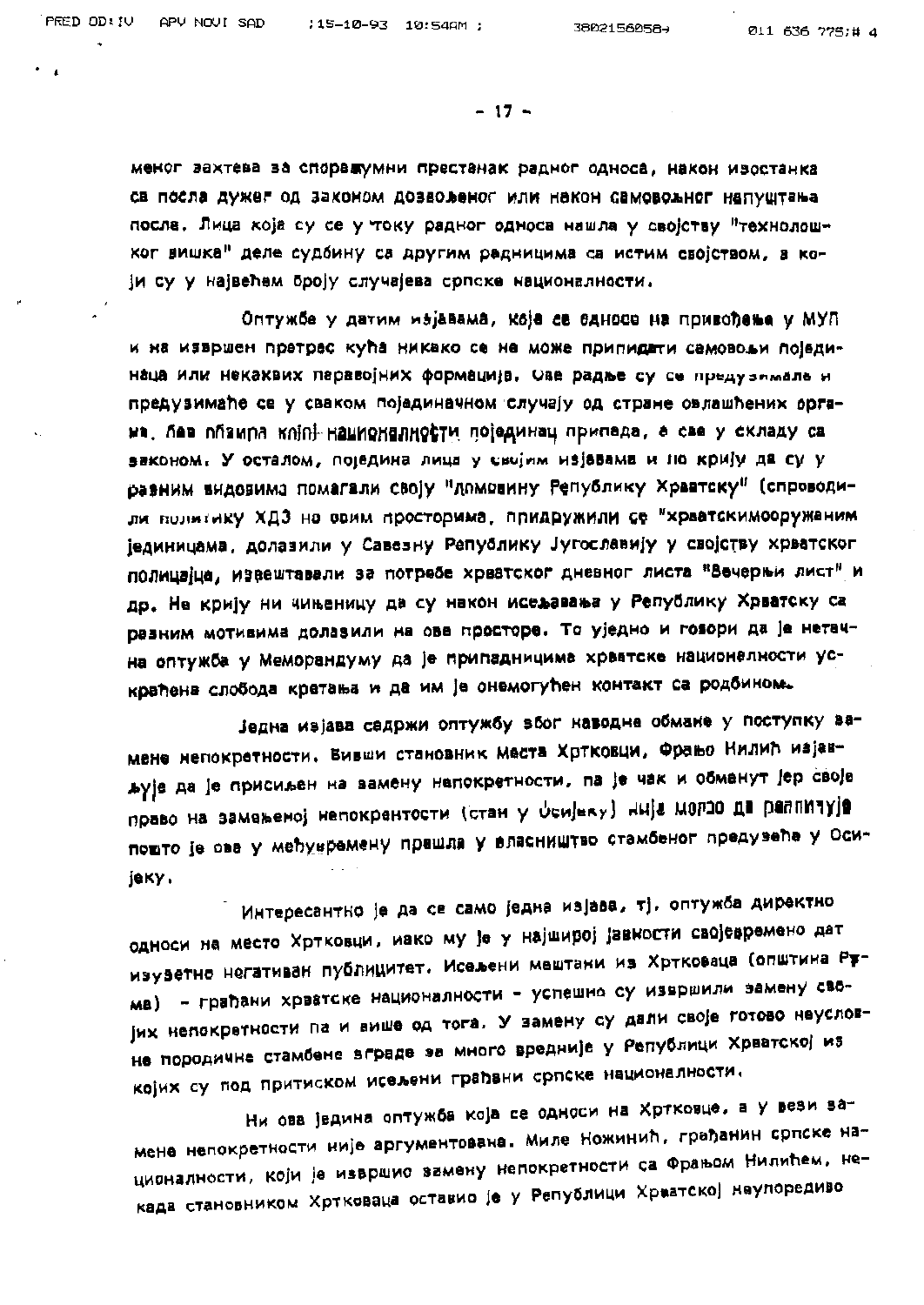$-18 -$ 

вреднију некретнину да би након досељавања у трошну кућу у Хртковце био у дужем периоду узнемираван претећим писмима које му је упућивао син Фрање Нилића. То је епилог једне замене некретнине, то је истина за коју се прилажу наобориви докази ~ прилог XVII.

Пошто се исељавање грађана хрватске националности ив Аутономне Покрајине Војводине повољно реаливовало заменом непокретности захваљујући "успешној активности и хрватских екстремних енага и Католичке" цркве, сада се прикрива од јавности позитиван економски ефекат, а прадставља се као једна општа људска трагедија и приписује се етничком чишћењу које је спровела власт у Републици Србији. Тако, наводно, етничко чишћење са набројаним најбруталнијим методама представља тешку оптужбу Савеза хрватских избеглица и расељених лица из Војводине упућену Аутономној Покрајини Војводини и Савезној Републици Југославији.

> $\mathcal{L}^{\text{max}}_{\text{max}}$  ,  $\mathcal{R}^{\text{max}}_{\text{max}}$  $\star$

Етничко чишћење у Републици Хрватској је приведено крају. Та чињеница безуспешно покушава да продре у светску јавност и препушта се историји. Трагедије досељених породица српске националности ће се тешко ублажити и поред широкогрудог прихвата Републике Србије тј. свих њених грађана, ако се за страдања бвих породица не именују и не казне кривци а жртве бар морално и економски не обештете.

Према подацима УН у току 1991. године до средине 1992. године из Хрватске (без подручја РС Крајине) протерано је две трећине српске популације, односно укупно 251.000 људи. Нарочито је страдало становниоштво у урбаним срединама: Ријеци, Задру, Сплиту, Загребу, Осијеку и др. а најбруталније методе примењене су у Западној Славонији. Тамо је српски живаљ не само "очишћен", већ "збрисан". Од укупно 280 насеља у десет градских и 183 сеоских - српски живаљ је потпуно елиминисан, а у 87 - делимично.

Метода које су приликом атничког чишћења у Хрватској коришћена састојале су се у:

- убијању, клању, вансудским егзекуцијама, најсуровијим видовима мучења и примени других нехумених деградирајућих поступака у хрватским ватровима;

- систематским силовањима, посебно у затворима у Сплиту ("Лора"), Шибенику, Славонској Пежег и и Керестинцу;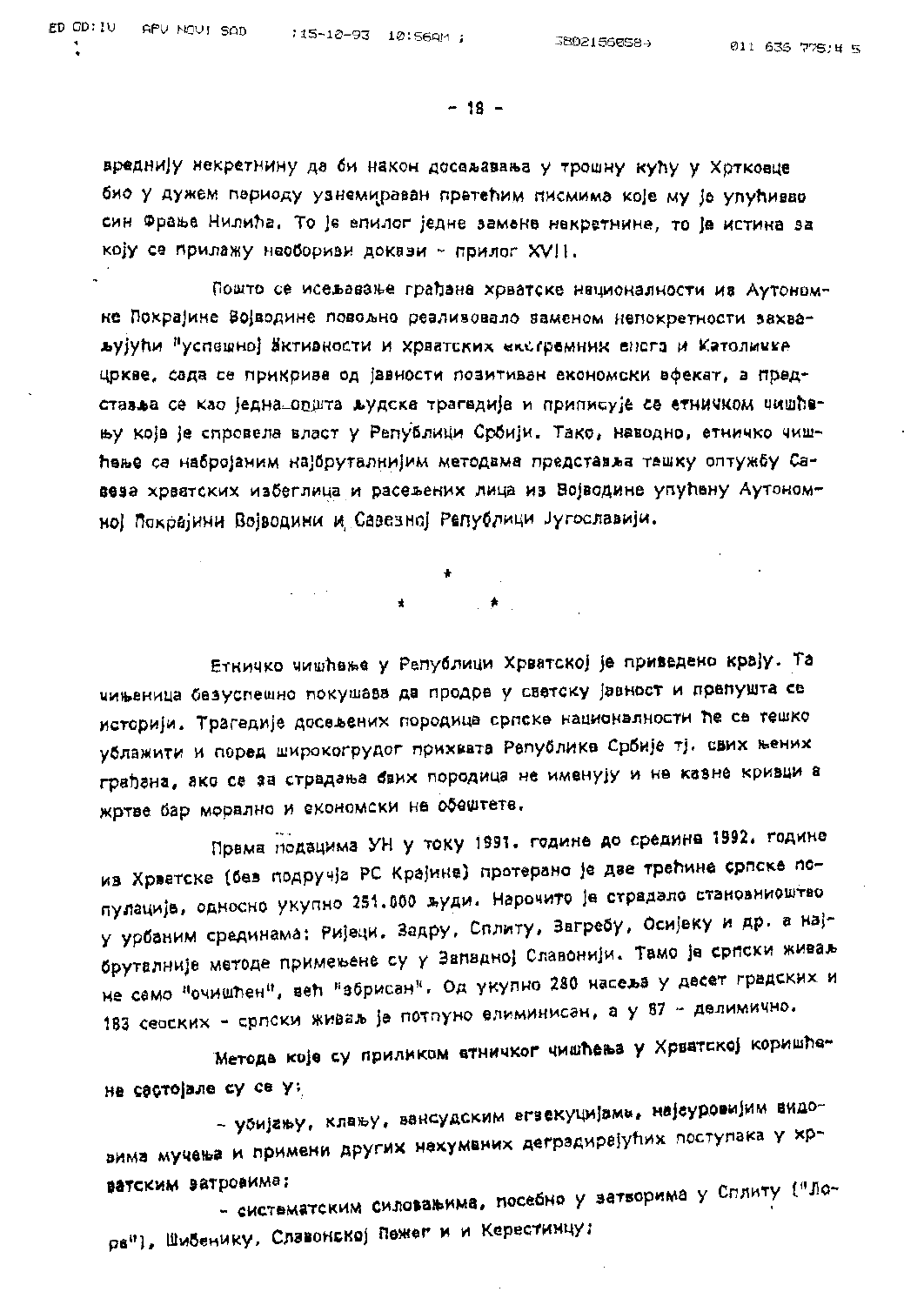$-19 -$ 

- систематском узимању крвне плазме;

- унуштавању културне баштине,

Само 97 православних цркви је дигнуто у вавдух поред осталог, и резиденција пакрачких епископа из 1732. године. Оскрнављен је такође и стомен-Комплекс Јассповоц, где је током Другог светског рата служећи се еуфенизмом о решавању српског питања у Хрватској страдало око 700.000 Срба;

- вековном прозелетизму Католичка цркве. Први корак у тома је мењање имена односно презимена. У последње две године наколико хиљада грађана Хрватске, који су спрке националности је то учинило. У Задру 887 грађана (1991. године - 268, а 1992. - 619), у Ријеци 1587, у Сплиту - 1130, а у Загребу, према незваничним подацима, више хиљада. О томе је писала и "Слободна далмација", до скора независни дневни лист у Хрватској;

- дугогодишњем сејању патолошке мржње према српском народу са црквених предикалница и контролисаних медија, што превазилази чак и све оно што се догађало у Немачкој за време Хитлера (као доказ "србофилства" третирале су се чак и књиге штампане ћирилицом у кућним библиотека-Ka) ;

- објављивању, дистрибуирању, јавном оглашавању, па чак и јавној продаји спискова са именима српских интелектуалаца, уметника, културних радника, богатијих и виђенијих људи и на тај начин излагања овим свим могућим облицима малтретирања, шиканирања: отпуштању с посла, привођење у полицију, претресање станова, искључивање телефона, пљачки, ликвидацијама ноћу и др.;

- минирању 6.000 српских кућа, локала и привредних објеката, српских институција и културних удружења;

- покретању кривичног поступка против 20.000 Срба - побуњеника (према вваничним подацима хрватске власти, реално, ради се о много већем броју) за кривично дело 236.ф КЗ Хрватске. Амнестија која је уследила септембра 1992. године углавном је остала без ефекта у погледу ових лица, с обзиром да су јавни тужиоци имали овлашћење да улагањем жалбе поступак оставе у процедури, што су они махом и чинили;

- онемогућавању добијања држављанства. Становници нехрватског втничког порекла морају да чекају на држављанство и преко годину дана, а огроман број бива одбијен. Хрватски закон о држављанатву допушта могућност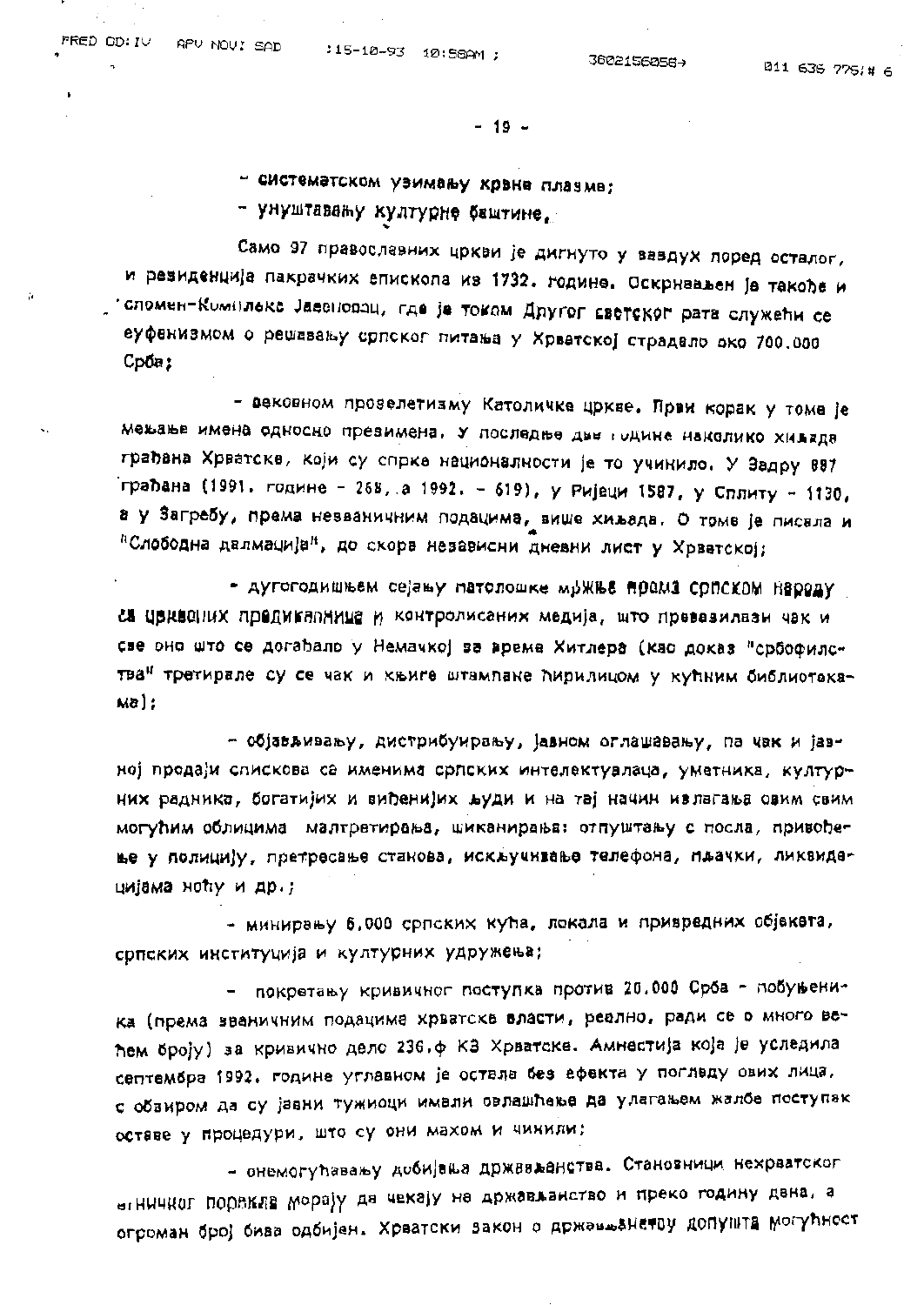ţ.

 $-20 -$ 

ускраћивања држављанства лицу које испуњава све услове за добијање истог, без икаквог образложења (члан 26. став 3. и 4. поменутог закона). Држављанство је кључна категорија. Довољно је само споменути да према члану 1. став 2. Устава Републике Хрватске: "власт произилази из народа и припада народу као заједници слободних и равкоправних држављана". Инца којима је ускраћено држављанство, дакле, не уживају никаква грађанска и политичка права, њима је онемогућено да се запосле, чак и да добију радну дозволу да би обављали неку приватну делатност, губе имовинска права, не могу наслеђивати, сва потраживања су им онемогућена, укључујући и подизање штедних улога, немају право гласа, не могу ступити у брак.

Страдалници српске националности више немају могућности да се врате на своја огњишта. Ако је неко успео да изврши замену својих непокретности обманут је и преварен, а у највећем броју случајева постао је социјални случај. Међу њима су бројне породице које су дугим низом година стекле огромно богатство и углед поштених грађана да би се у кратком времену пред државним терором власти Хрватске иселили и изгубили све стечено.

Досељени људи српске националности пред светску јавност имају да изнесу довољно доказа, а питање је колико ће она имати слуха за то.

У прилогу XVIII презентира се документација следећа четири карактеристична случаја:

- Секулић ћуро из Карловаца, Република Хрватска, коме је уништена породична стамбена кућа, а хрватске власти извршиле попис и процену ратне штете;

- Обрадовић Милорад из Вировитице коме је минирана кућа и у његовом аутомобилу подметнута бомба;

- Бубањ Душан из Вировитице, коме су хрватске власти такође констатовале уништење стамбеног објекта;

- Марица Билић, из Јосиповца (општина Осијек), којој су општинске власти издале потврду да јој је стамбени објекат уништен;

- Душан Јовановић из места Сремске Лазе (општина Винковци) коме је престао радни однос јер није потписао изјаву да признаје Републику Хрватску

не смеју остати у анонимности, кво ни хиљаде других прогнаних, јер са својим доказима истина далеко преввзилази "истину" ничим поткрепљену у Меморандуму и 50 датих изјава пред Савезом хрватских избеглица.